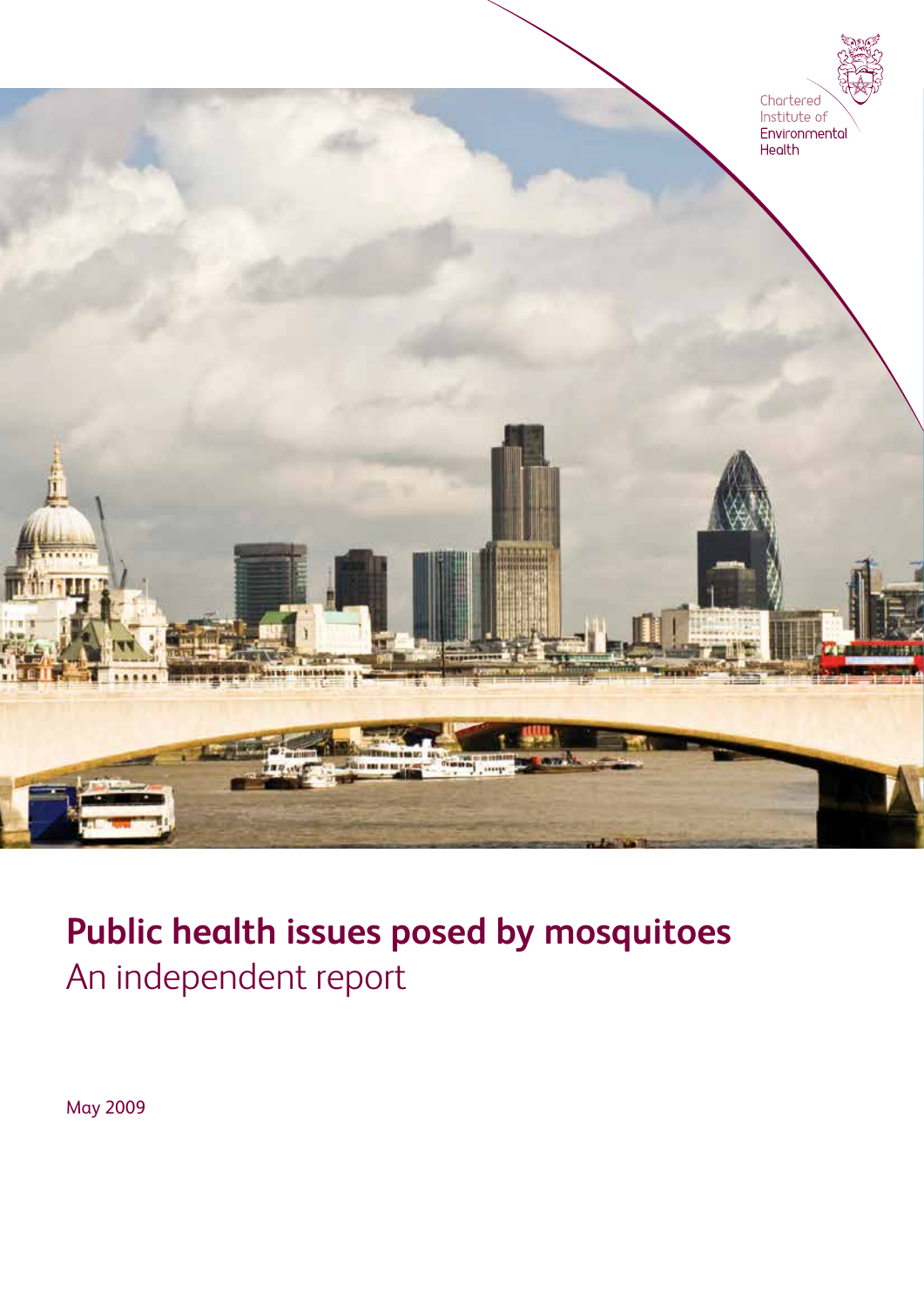### **Contents**

**1.0 Introduction**

#### **2.0 Executive Summary**

#### **3.0 Recommendations**

#### **4.0 Public health implications**

- 1. Biting nuisance and allergic responses
- 2. Emerging and re-emerging mosquito borne diseases

#### **5.0 Factors influencing public health**

- 1. Geographical variants and biotypes of mosquitoes
- 2. Mosquito migration and dispersal
	- "Airport malaria"
	- Short stay foreign relatives
	- Long stay foreign relatives
- Invasive species
- 3. Changes in the environment

#### **6.0 British mosquitoes**

- 1. Mosquitoes across Britain
- 2. Mosquitoes in London Rural and semi-urban Urban

#### **7.0 Mosquito control**

- 1. Control of British mosquitoes
- 2. Alternative Control Strategies

#### **8.0 References**

### Author

**C.A. Malcolm** School of Biological and Chemical Sciences, Queen Mary, University of London, Mile End Road, London E1 4NS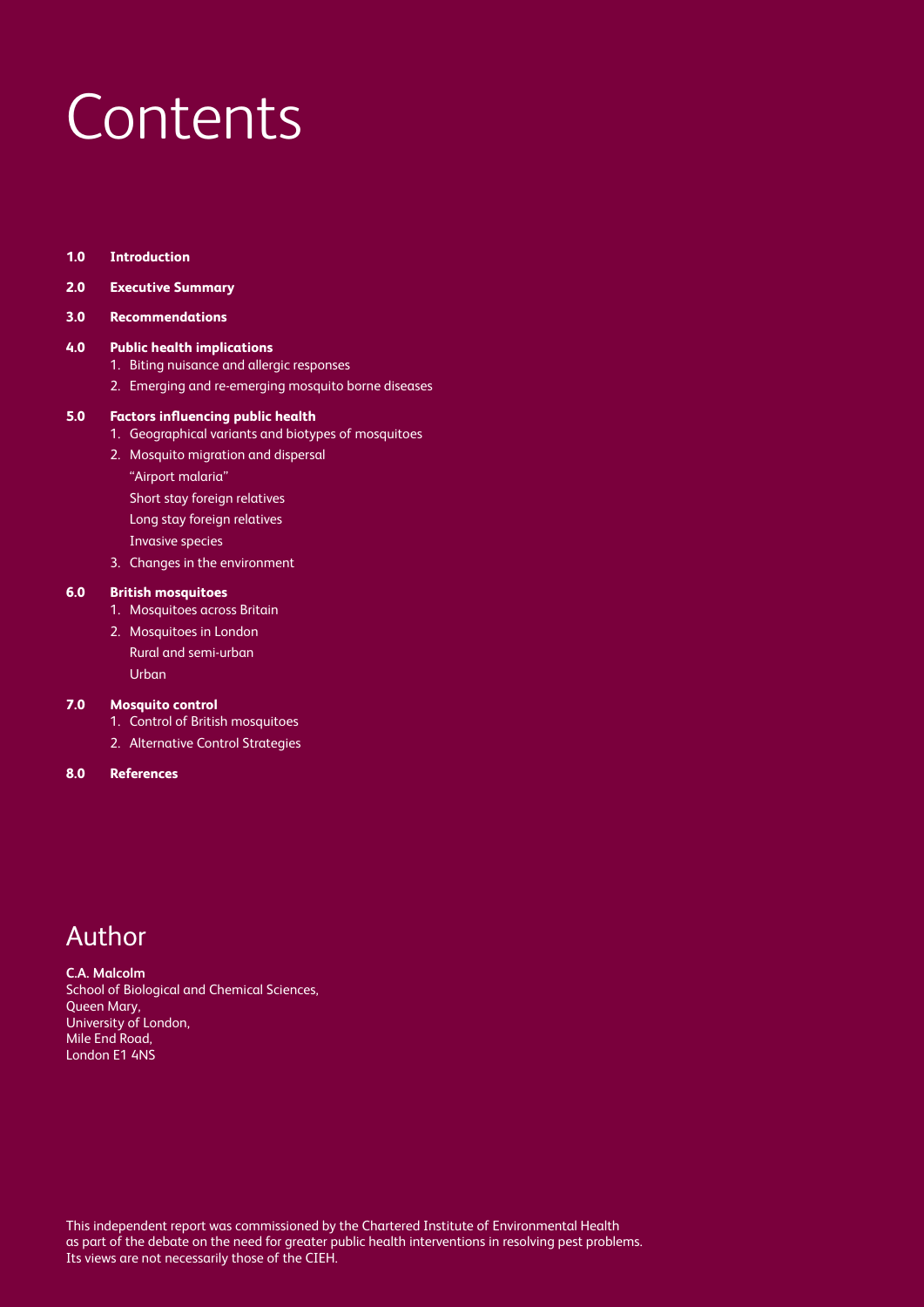## **1.0** Introduction

In Britain, the seemingly fanciful scenario of widespread cases of protracted debilitating illness and loss of life due to epidemics of malaria is in fact an ancient historical reality that persisted until the late 19th century. The last major outbreak of indigenous transmission is still within living memory and resulted from the large number of malaria infected soldiers returning after the First World War (Dobson, 1994).

Despite dire predictions from global warming and about 60,000 imported malaria cases over the last half century, recent analyses based on computer generated models suggest the risk of a return to those days is remote (Hutchinson & Lindsay, 2006;Kuhn *et al*., 2003;Lindsay & Joyce, 2008;Reiter, 2000). Models of this type are only best guesses, but whether they are accurate or not, it would be foolhardy to equate estimates of low risk with no risk.

British mosquitoes, including known malaria vectors, are a largely unacknowledged public health issue that is once again increasing in importance: ranging from localised biting nuisance to justifiable concerns that there will be an outbreak of some form of mosquito borne disease.

The latter should not overshadow the significance and extent of biting, which is much more than just an inconvenience to those being attacked and can lead to psychological and medical problems, in some cases requiring hospitalisation.

This document reviews biting nuisance and factors that raise the potential for mosquito born disease with the focus on present and near future health risks in urban areas of Britain. Examples of biting and disease transmission by mosquitoes in other temperate countries illustrate the nature of the problem, why it is getting worse and why fears are growing.

Previous reviews, largely prompted by a consideration of global warming or the threat posed by West Nile virus (WNV) and other emerging or re-emerging diseases, provide more comprehensive and in depth coverage. The list of British mosquitoes has been examined and speculation made over potential disease vectors and primary risk factors (Colwell *et al*., 1998;Crook *et al*., 2002;Gratz, 1999;Gratz, 2004b;Gubler,

2002;Higgs *et al*., 2004;Lundstrom, 1999;Medlock *et al*., 2005;Medlock *et al*., 2007).

The intention is not to duplicate or summarise recent reviews and analyses, which should be read in conjunction with this report, but rather to add new perspectives and new data.

Of particular note is the real and present threat to human and animal health resulting from human actions that unintentionally and often unpredictably create or exacerbate mosquito problems (see Box 1).

In a dense urban environment almost every aspect of mosquito survival is affected by human activities, but they do survive and can thrive. London is no exception among large cities in having a long history of localised mosquito biting outbreaks. These vary from temporary, or easily resolved, to recurrent and intractable problems. The difficulties with the latter have been partly due to a lack of general and specialised knowledge on mosquitoes among the public and local authorities and where specialists have been involved a paucity of essential data, but mostly the problems really are difficult to control. A factor is that the mosquitoes often go overlooked until something as simple as a blocked drainage ditch causes a sudden and rapid expansion of the population.

It should not be difficult to see how a construction project on the scale needed for the 2012 Olympic Games, covering an area twice the size of Heathrow's Terminal 5, could easily impact on local mosquito populations. It is one of the biggest urban regeneration project in Europe in over 150 years and will encroach on areas that are home to urban and semi-urban populations of mosquitoes known to bite humans and known to be capable of disease transmission.

The huge influx of visitors to London during the games may not dramatically exceed the numbers normally expected, but the numbers travelling to east London will be unprecedented. Equally unprecedented will be the diversity of countries represented.

At best visitors are likely to encounter biting mosquitoes in relatively small numbers in one or more areas. At worst, the city could see a major biting outbreak, the arrival of people infected with mosquito borne pathogens, the arrival of more dangerous foreign variants of native mosquitoes, or a more dangerous species.

Any or all of these events could drastically raise the risk of a disease outbreak among humans or domestic animals. They can happen at any time and have happened in the recent past.

In this report it is argued that improved knowledge, targeted control measures and monitoring are needed to ensure that current mosquito problems do not escalate and that risks are reduced. The problems are complex and largely unpredictable, so a proactive strategy of education, detection and prevention is better than a misconceived or misplaced, contingency plan.

**Box 1: The results of human actions can increase health risks due to mosquitoes**

#### **1. Favourable environments for mosquitoes:**

- Standing water for aquatic life stages
- Shelter for overwintering adults
- Suppression of predators

#### **2. Favourable environments for reservoir hosts of mosquito borne pathogens:**

- Provision or removal of a station for migratory birds
- Maintenance of caged birds
- Urban habitats for birds and wildlife such as gardens and parks

### **3. Passive transportation**

- **of mosquitoes**
- Carrying harmful pathogens leading to infections among humans in transit or living near ports
- Spreading invasive species
- Spreading geographical variants of indigenous species that carry undesirable heritable traits
- **4. Deliberate or passive transportation of reservoir hosts such as birds or rabbits**
- **5. Travel leading to mosquito borne pathogen infection and transfer to a non-endemic country**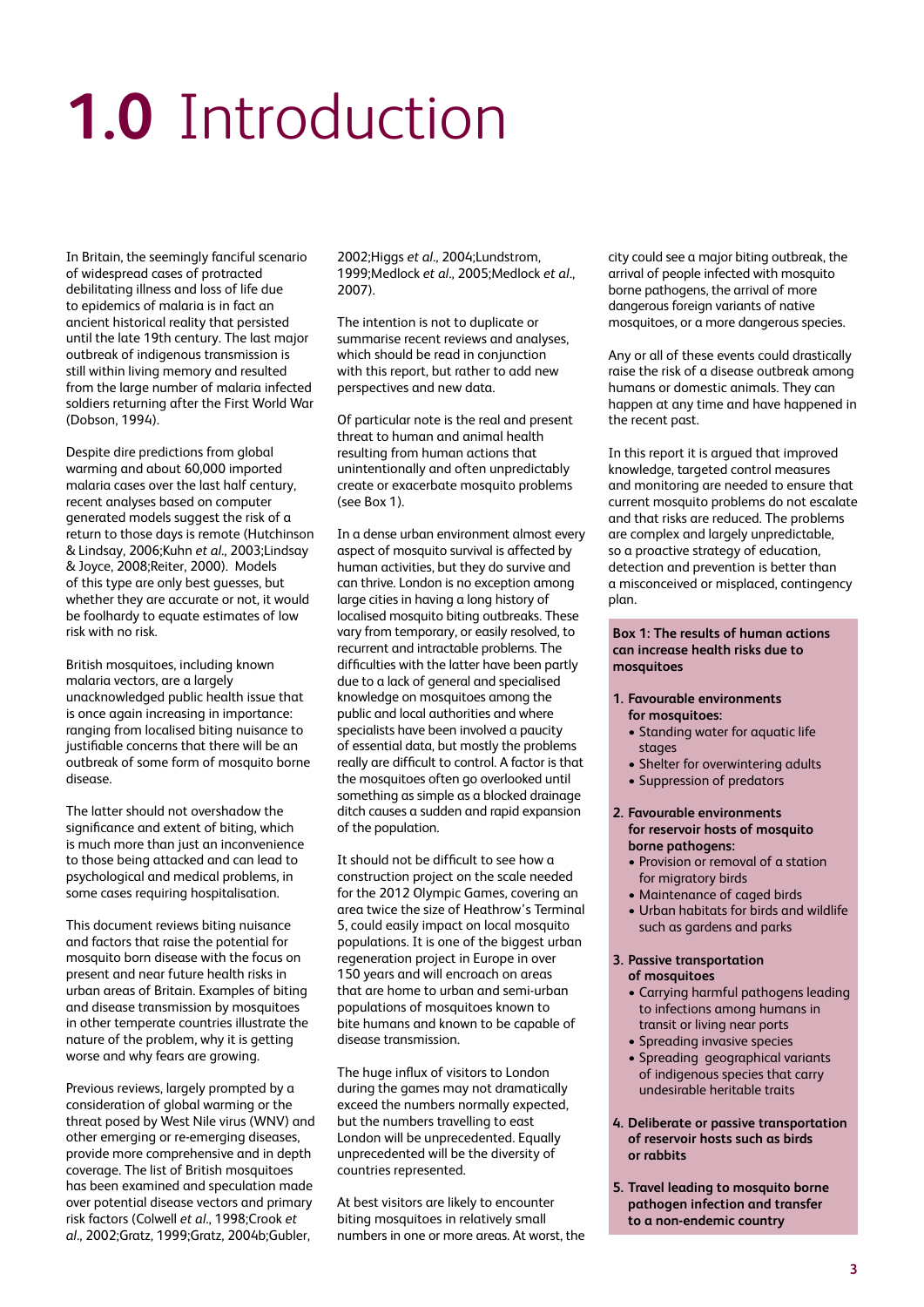## **2.0** Executive summary



An unprecedented epidemic of West Nile Fever started in New York in1999 and spread across North America in four years. Firm predictions and lessons learned did not prevent a first-time epidemic of Chikungunya in Northern Italy in 2007, illustrating the suddenness with which a mosquito borne disease can appear and the difficulties of planning for such an eventuality.

Britain's last major outbreak ended in 1921. It can happen again and it probably will, but any assessment of risk is hampered by insufficient data and knowledge, many pathogens and vectors, reservoir hosts and myriad diverse factors with complex interactions.

Contingency plans are only as good as the predictions upon which they were based and may not provide sufficient safeguard. Alternatively a comprehensive pre-emptive strike to reduce or eliminate all perceived risks is not feasible, cost effective or guaranteed to succeed.

Nevertheless, a proactive approach that encompasses surveys and selected research activities to underpin development of a fully integrated programme of comprehensive monitoring and targeted mosquito management is needed.

Events in other temperate countries, especially on the European subcontinent, illustrate the nature and underlying causes of a growing threat. Most prominent and generally unpredictable are the factors contributed by humans, especially increased transport and trade and land use changes, which are more immediately relevant than climate change.

At present Britain has about thirty-three species of mosquitoes; mainly human biting and including known or potential vectors of disease. Non-human biting species may also amplify and transmit pathogens, primarily arboviruses, among animals or birds that act as reservoir hosts for human diseases, or are themselves of domestic or economic importance.

Evidence of arboviruses in birds has already been found in Britain and several thousand people infected with mosquito borne pathogens enter the country every year.

Mosquito biting nuisance causing stress and medical problems is present in many locations across britain, including London and other cities. This is a serious health issue requiring effective mosquito control measures, but it is also an obvious focal point in considering the risk of disease transmission.

*Culex pipiens molestus* causes serious biting nuisance in urban London and other cities in Britain is. It will also bite birds and could transfer an arbovirus like West Nile, from bird to human. It has to be distinguished from the common bird biting biotype *Culex pipiens pipiens* using a DNA based diagnostic test, now available as a service in London. Up to twenty more species, including many biting pests may be found in city gardens, parks and suburban rural areas.

Britain is at risk from invasive species such as *Aedes albopictus*, which so far has been recorded in nine European countries and caused the Chikungunya outbreak in Italy. Passively transported new arrivals have been recorded in surveys of aircraft or inferred from highly localised and temporary disease transmission in the vicinity of ports, such as "airport malaria".

The arrival of foreign variants of native species is less obvious. An example was a single insecticide resistant *Cx.p.molestus* mosquito from southern Europe that founded a population in Scotland resulting in biting nuisance lasting five years.

The components of a mosquito borne disease outbreak and some of the necessary combinations, interactions and circumstances already exist in Britain. Further contributions are on the doorstep. Before now, important mosquito problems required a concerted response that has fallen short and this needs to be redressed to meet a much greater challenge.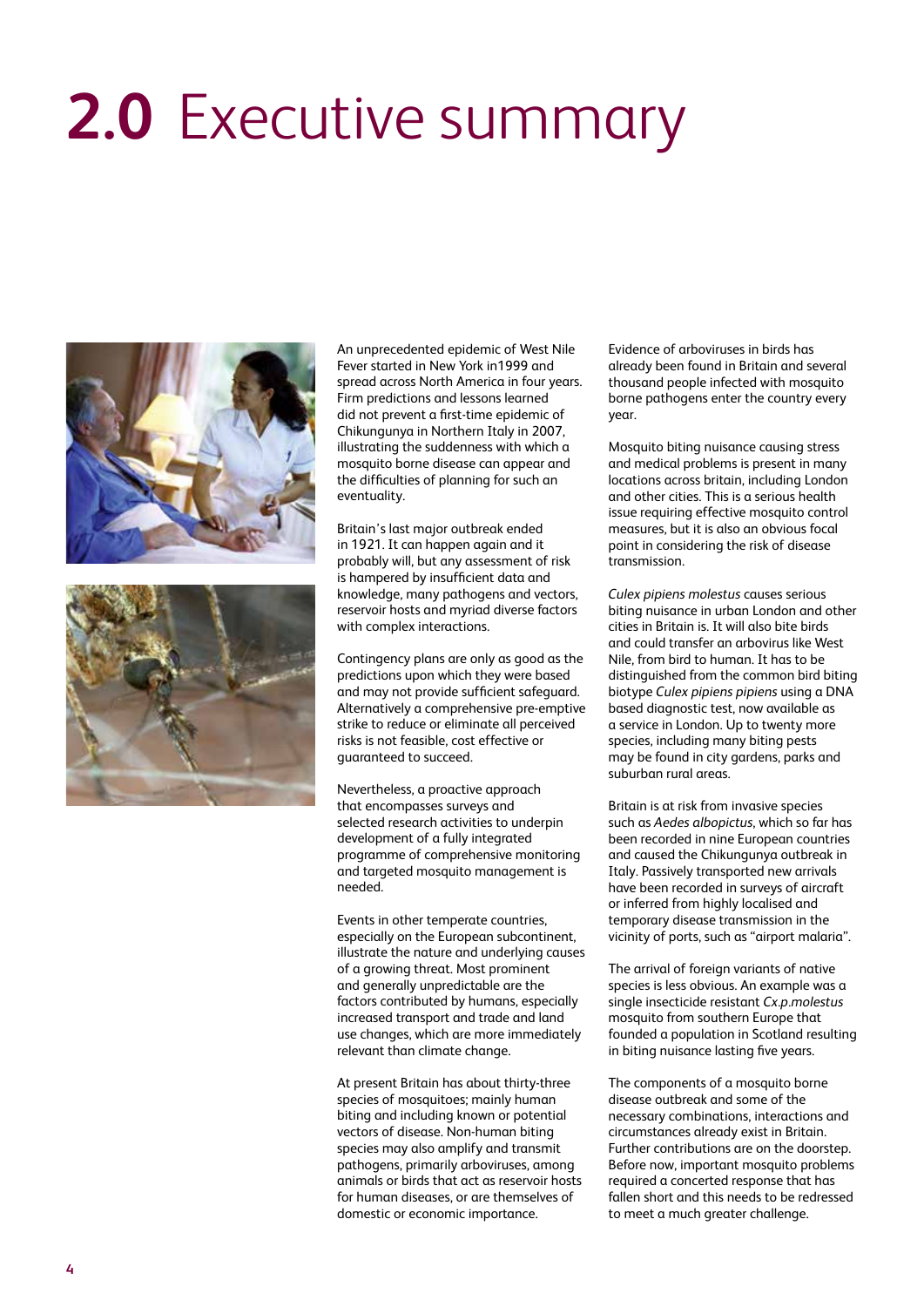## **3.0** Recommendations





It should be apparent from the above that there is a diverse and complex range of threats to the health of humans and to domestic and economically important animals attributable to mosquitoes. For many aspects of the problem prediction and risk assessment is still little better than speculation and guesswork and so until we are better informed and have better tools at our disposal, contingency plans will provide few safeguards and serve only to promote complacency. On the other hand an assumption that we know enough to implement widespread control is likely to prove expensive both in money and blighted, or lost, lives.

Implementation of the following list of suggestions would initiate early warning and preventative measures dealing with the more immediate and less speculative issues, while moving towards a more informed position. None of the measures need to be prohibitively expensive and could be implemented in stages and/or in different degrees of depth or coverage. Once started the process can generate and put in place meaningful contingencies.

- **1. In general**
- A proactive, but focused and effective approach to reduce mosquito related health hazards and health risks
- Emphasis on data gathering using current knowledge and available techniques to allow informed decision making on appropriate and directed preventive and/or control measures
- Support for research and other measures:
	- to improve knowledge on mosquito related health hazards in Britain - to refine risk assessment
	-
	- to enhance data gathering strategies and techniques
- Raise awareness among, and inform, the general public, local authorities and health and environmental agencies

#### **2. To the Olympic committee**

- A survey of mosquito breeding in the vicinity of Olympic sites at stages during development
- A review and risk assessment of the final Olympic site plans in relation to known mosquito populations in neighbouring areas
- A review and risk assessment of the final Olympic site plans in relation to reservoir hosts for mosquito borne pathogens
- A review and risk assessment of the numbers and origin of people likely to visit the Olympics to determine if monitoring for mosquito borne infections is necessary
- **3. To relevant London authorities**
- An extension of mosquito surveys in semi-urban areas of London
- A representative survey of mosquitoes across urban London primarily to:
	- identify major *Cx.p.molestus* overwintering sites
	- determine the extent of overground breeding of *Cx.p.molestus* in summer
	- determine the isolation of *Cx.p.molestus* populations confirm the absence of hybrids
	- confirm and measure the extent
- of host biting preferences • Development of an integrated London wide control and monitoring
- programme for *Cx.p.molestus* and other mosquitoes that bite people
- An extension of lessons learned from London to other British cities
- Development of an integrated monitoring programme across Britain to screen for
	- Invasive mosquito species
- Potentially harmful foreign variants of common indigenous mosquito species
- Viral infections in reservoir hosts
- Viral infections in mosquitoes
- Surges in mosquito populations and associated biting outbreaks
- Development and evaluation of mosquito control strategies
- Encourage an expansion of public education on mosquitoes and associated health risks
- Encourage an expansion of amateur and professional participation in MosquitoWatch and an expansion of identification services and data analysis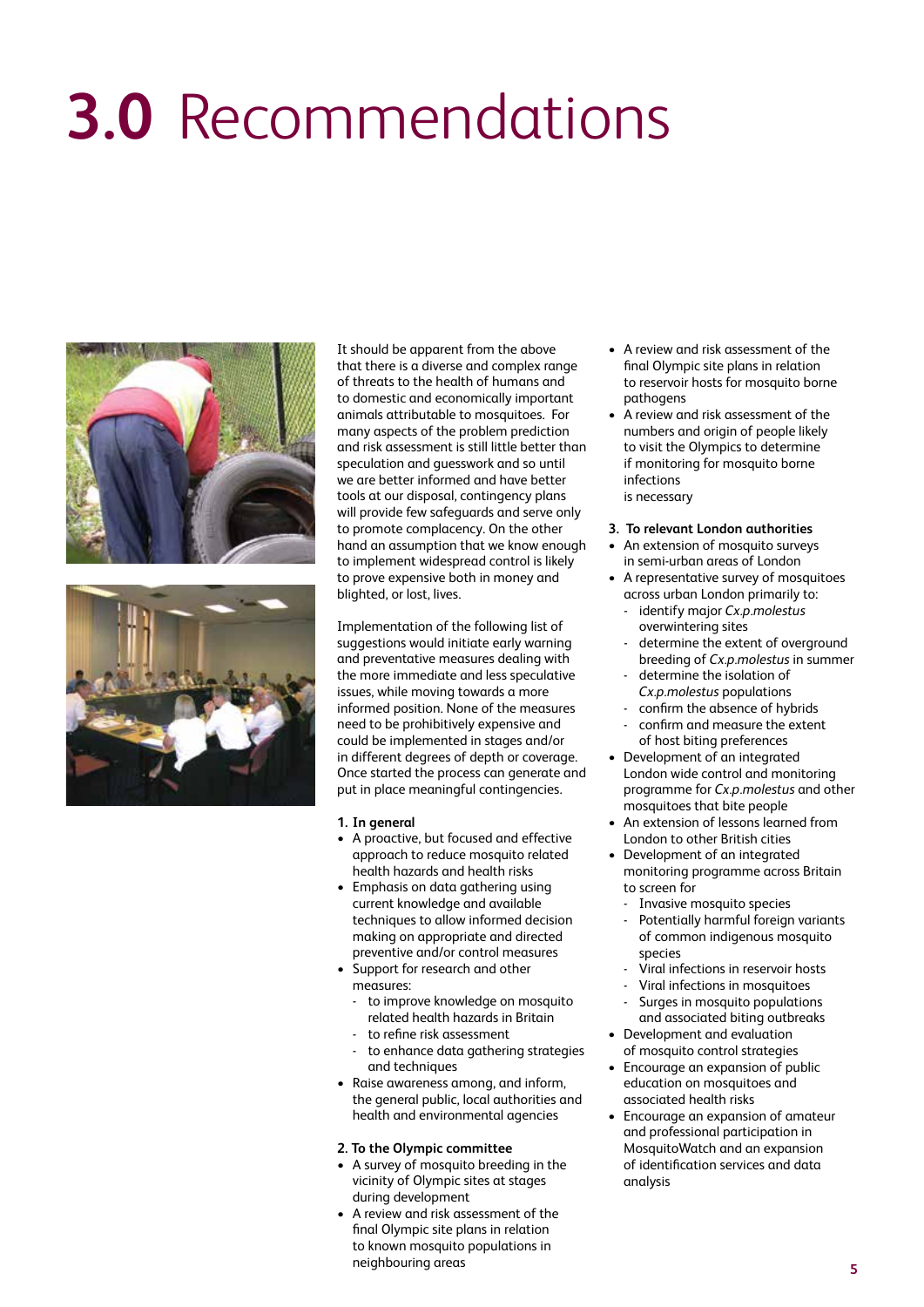# **4.0** Public health implications





#### **1. Biting nuisance and allergic responses**

Severe mosquito biting nuisance occurs across large areas of Europe wherever suitable conditions prevail, including seemingly unfavourable northern regions and dense urban environments.

In general, mosquito problems are spatially and temporally more extensive in warmer climates and control programmes are larger and more established. There is better local public awareness and education regarding self defence against biting and prevention of mosquito breeding. There continues to be a heavy dependence on insecticide, with the consequence that various insecticide resistance mechanisms are now present in high frequencies in the target mosquito populations.

The problems elsewhere are usually more localised and short-lived, but still important and potentially more so, because of poor preparedness and no infrastructure to implement control.

British visitors to Scandinavia may be surprised to find that many areas, mainly in the north, are badly affected by mosquito biting nuisance from June to September and have suffered disease outbreaks. Sweden, most notably, has 48 species of mosquito, the majority of which bite mammals (Schafer & Lundstrom, 2001).

Perhaps even more surprising is the fact that large populations of human biting adult female mosquitoes can be found in midwinter in parts of London and in other major European cities.

Incessant biting alone presents a health hazard that ranges from loss of sleep and severe stress to serious infection. Less well known, and often unrecognised, are the cases of severe allergic reactions to bites (called "skeeter syndrome" in Canada) that can occur in young children, immune deficient people and those previously unexposed to mosquitoes.

Mosquito bites contain allergenic polypeptides from the mosquito saliva, which will cause localised allergic reactions forming pruritic weals and later very itchy bite papules that may last several days.

More serious arthus-type local and systemic symptoms also occur, but anaphylaxis, a severe whole-body allergic reaction, is rare. It is more likely that a bite will lead to cellulitis, an acute inflammation of skin connective tissue caused by bacterial infection (*Staphylococcus, Streptococcus*) and it is usually this that can lead to hospitalisation.

However it is possible for non-infected bites to cause large local inflammatory reactions accompanied by fever in especially sensitised individuals, which can be misdiagnosed as cellulitis and lead to inappropriate treatment.

As biting nuisance spreads to new areas the problem is exacerbated, because previously unexposed people are more likely to show a high level of allergic reaction and will be unfamiliar with procedures for diagnosis, treatment and prevention. The same argument applies to visitors going to temperate areas where there is mosquito problem, particularly if they arrive unprepared. It is often the overall impact on tourism that is the major driving force behind control efforts.

#### **2. Emerging and re-emerging mosquito borne diseases**

Globally, human and animal disease outbreaks due to mosquito borne pathogens are becoming more frequent and the number of pathogens involved is increasing.

In temperate countries arthropod borne viruses (arboviruses) pose the most immediate threat and the most intractable problem; of over 550 known, about a fifth cause human disease (Gould *et al*., 2006;Gratz, 2004b).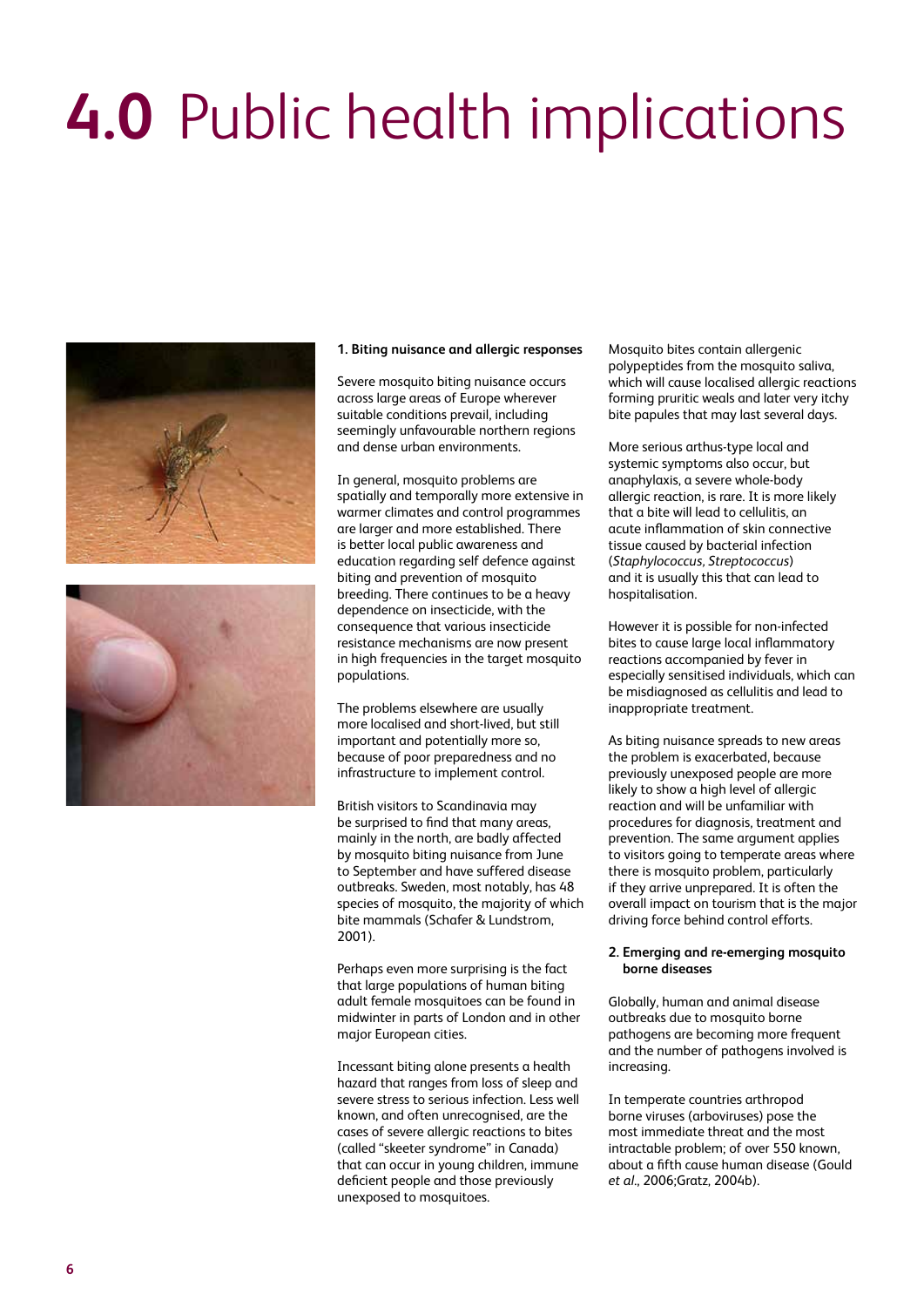





The status of disease incidence and risk in Europe has been covered in several detailed reviews (Dauphin *et al*., 2004;Gratz, 1999;Gratz, 2004b;Gubler, 2002;Hubalek, 2000;Lundstrom, 1999) and recently with particular reference to Britain (Gould *et al*., 2006;Higgs *et al*., 2004;Medlock *et al*., 2007;Medlock *et al*., 2005).

The evidence ranges from disease outbreaks to surveys based on virus isolates and serology among humans, animals, birds and mosquitoes. The best known, and also the most important mosquito borne pathogens affecting humans after malaria, are the four serotypes that cause dengue and dengue haemorrhagic fever.

There have been no major outbreaks in Europe since the last one in Greece in 1927-28. The main vector, *Aedes aegypti*, is no longer present, but an alternative vector, *Aedes albopictus*, of growing significance globally, is well established in Italy and is spreading (Gratz, 2004b).

In contrast to many other arboviruses travellers infected with dengue can be the primary source for a new outbreak.

At present in Europe, Tahyna virus, Batai (Calovo) virus (Bunyaviridae) and Sindbis (or Sindbis-like) virus (Togoviridae), are the most widely distributed, extending from Russia and Scandinavia to the Mediterranean. West Nile virus (WNV) (Flaviviridae) occurs across central and southern Europe, whereas Inkoo virus (Bunyaviridae) has only been recorded in the north. Others that so far have only been recorded in two or three countries are Lednice virus (Bunyaviridae), a Semliki Forest complex virus (Togaviridae) and Usutu virus.

These are all zoonotic viruses that are amplified in wild birds - the reservoir host - and then transmitted to mammals. The viremia levels are normally only high enough in birds to infect mosquitoes, so a critical factor in determining disease risk among humans or domestic animals is the presence of a bridge vector: a mosquito that will bite birds and mammals (Figure 1).

Serological studies on resident and migratory birds suggest that a Sindbis-like virus known as Ockelbo in Sweden, Tahyna virus, WNV and Usutu virus are circulating among birds in Britain. Tahyna virus and Ockelbo virus cause debilitating, but nonfatal illnesses in humans and are clearly not limited by cold climates.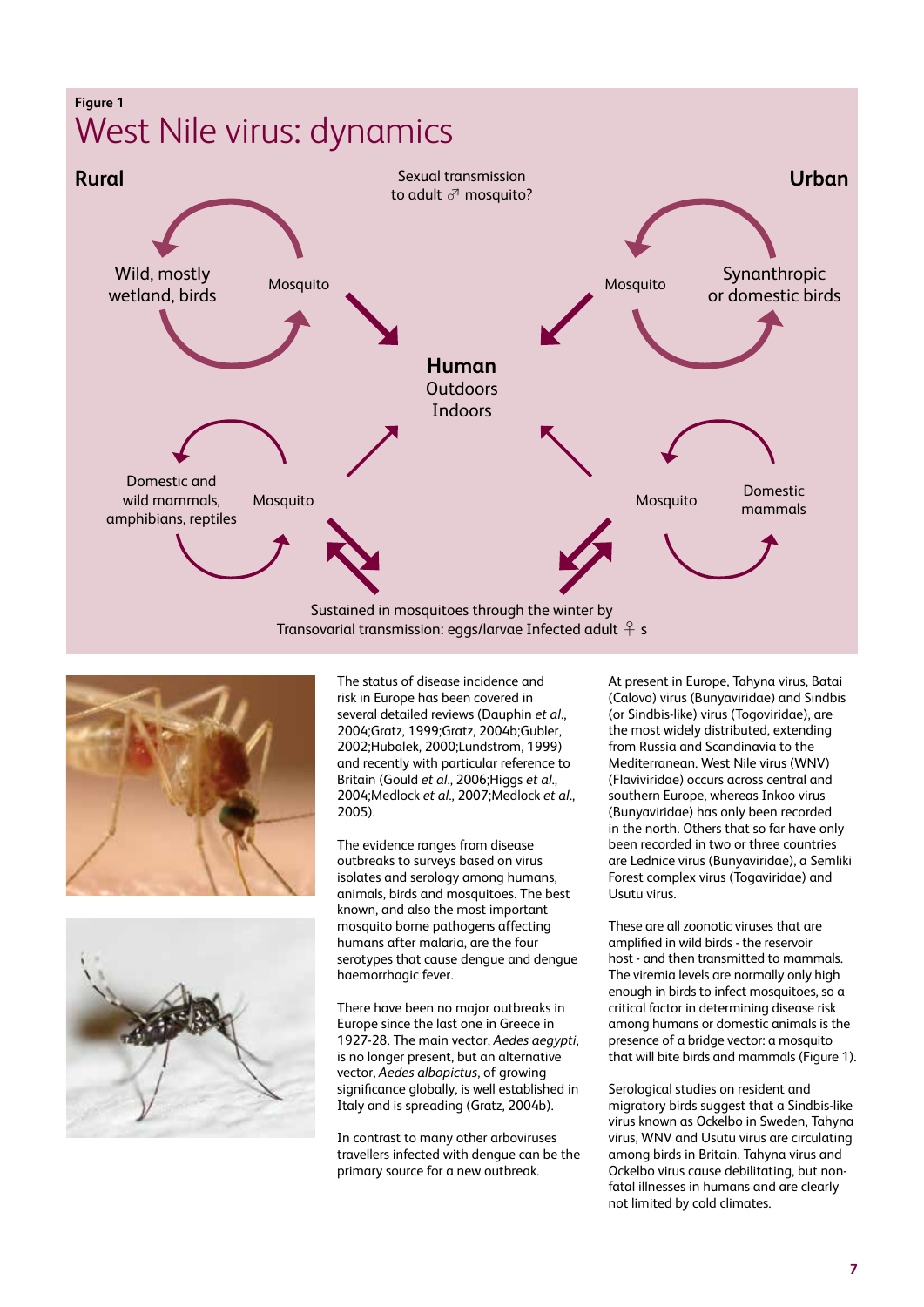Tahyna virus poses the greatest risk as rabbits will also act as a reservoir host and so transmission to humans is less limited by the need for a bridge vector (Buckley *et al*., 2003;Buckley *et al*., 2006;Gould *et al*., 2006).

WNV attracted a lot of attention in Britain following its sudden appearance in the USA in 1999, where over 27618 cases resulting in1086 deaths have since been reported.

WNV causes West Nile fever and when it extends to the nervous system the more severe forms of the disease: West Nile encephalitis, an inflammation of the brain, and West Nile meningitis, an inflammation of the membrane around the brain and the spinal cord.

Most transmission of the virus occurs among wild birds vectored by bird biting mosquitoes. These cycles can be distinctly rural or urban. Frogs have been shown to be a possible source of infection for mosquitoes, but mammals do not usually produce sufficient viremia to maintain a transmission cycle.

However, mosquitoes regarded as non-bird biting are found with WNV infections, so there is some limited transmission with non-avian vertebrate hosts and/or these mosquitoes are biting birds (Hayes *et al*., 2005; Hubalek, 2000).

In 2002, the Chief Medical Officer (CMO) for England identified the major factors contributing to the risk of WNV transmission to humans as: potential vectors within the existing mosquito population, WNV infection in the domestic bird population and global warming.

The first two factors are obvious and again emphasise the need for more basic data and monitoring. The third, global warming, overshadows more immediate and more directly relevant aspects of the problem such as:

- The significance of the seasonal factors that bring the maximum congregation of migratory birds together with the expansion of the mosquito population (Hubalek, 2004);
- A consideration of the full range of ongoing changes in the environment affecting both birds and mosquitoes, eg. land use, pesticides, building projects
- The introduction of foreign mosquitoes; either invasive species or variants of indigenous species assisted by increasing national and international transport and trade

• Genetic changes in arboviruses, which occur with a high frequency and can result in dramatic changes in transmission dynamics and the clinical consequences of infection

The WNV that appeared in the USA is actually an example of the last point (Blitvich, 2008). Others include Ockelbo virus in Sweden, which is probably a locally evolved and more dangerous variant of Sindbis virus (Gould *et al*., 2006), and the recent widespread outbreak of a variant of Chikungunya virus (Tsetsarkin *et al*., 2007;de Lamballerie *et al*., 2008)

The inadequacy of the CMO's assessment illustrates the often conflicting views offered by experts and in turn the near impossible task of providing good estimates of disease risk, or even to rank the factors involved with any degree of confidence.

This is exemplified by the various explanations given for the unprecedented appearance of WNV in New York in 1999 and its rapid spread throughout the USA and parts of Canada within four years. It is an issue because it contrasts markedly with the outbreaks in southern and central Europe which have been sporadic, short lived and fairly isolated.

Despite an exponential rise in scientific publications on the topic over the last decade, there is still a poor understanding of the underlying causes. A singular problem is the identification of mosquito vectors, as many species have been implicated and the primary vector, *Culex pipiens sensu lato*, is a poorly resolved species complex.

Chikungunya, another emerging disease, is more straightforward. Yet despite a raised level of awareness and apparently firm high risk predictions, a first-time disease outbreak in Europe was not prevented (Queyriaux *et al*., 2008).

Chikungunya is an alphavirus of the family Togaviridae transmitted by mosquitoes, primarily *Ae. aegypti*, but of more relevance here is *Ae. albopictus*, which has recently come to the fore.

Chikungunya is generally considered a tropical non-fatal disease that causes excruciating pain in the wrists and ankles lasting a month or so, but a more severe and sometimes fatal clinical form has been recorded in significant numbers.

A series of major disease outbreaks caused by a new variant of the virus started in Kenya in 2004 and spread through islands in the Indian Ocean, in particular Reunion, to reach India by 2006 (Charrel *et al*., 2007).

An outbreak then occurred in two villages in north eastern Italy in 2007, thought to have been initiated by a visitor from India, who only developed symptoms after his arrival (Rezza *et al*., 2007). The new form of the virus appears to be more adapted to *Ae. albopictus*, which previously was not considered to be a primary vector for Chikungunya, and far more harmful (Tsetsarkin *et al*., 2007;de Lamballerie *et al*., 2008).

In contrast to WNV, mosquitoes can transmit the virus from human to human so the the dynamics are less complex. This illustrates the important role of international travel in the spread of dangerous pathogens. The outbreak in Italy arose because an invasive species, *Ae. albopictus*, was introduced through the used tyre trade and then the pathogen was introduced by a visitor.

Measures that can be put into place to reduce risk from a disease like Chikungunya include monitoring for exotic mosquito species and travellers infected with pathogens (Queyriaux *et al*., 2008).

In contrast, infected travellers do not pose a risk for diseases caused by WNV and other viruses with a reservoir host and where mammals are a "dead-end host". Instead the reservoir host has to be monitored. Exotic mosquito species are still an issue, but as will be illustrated monitoring for foreign variants of indigenous species is equally important.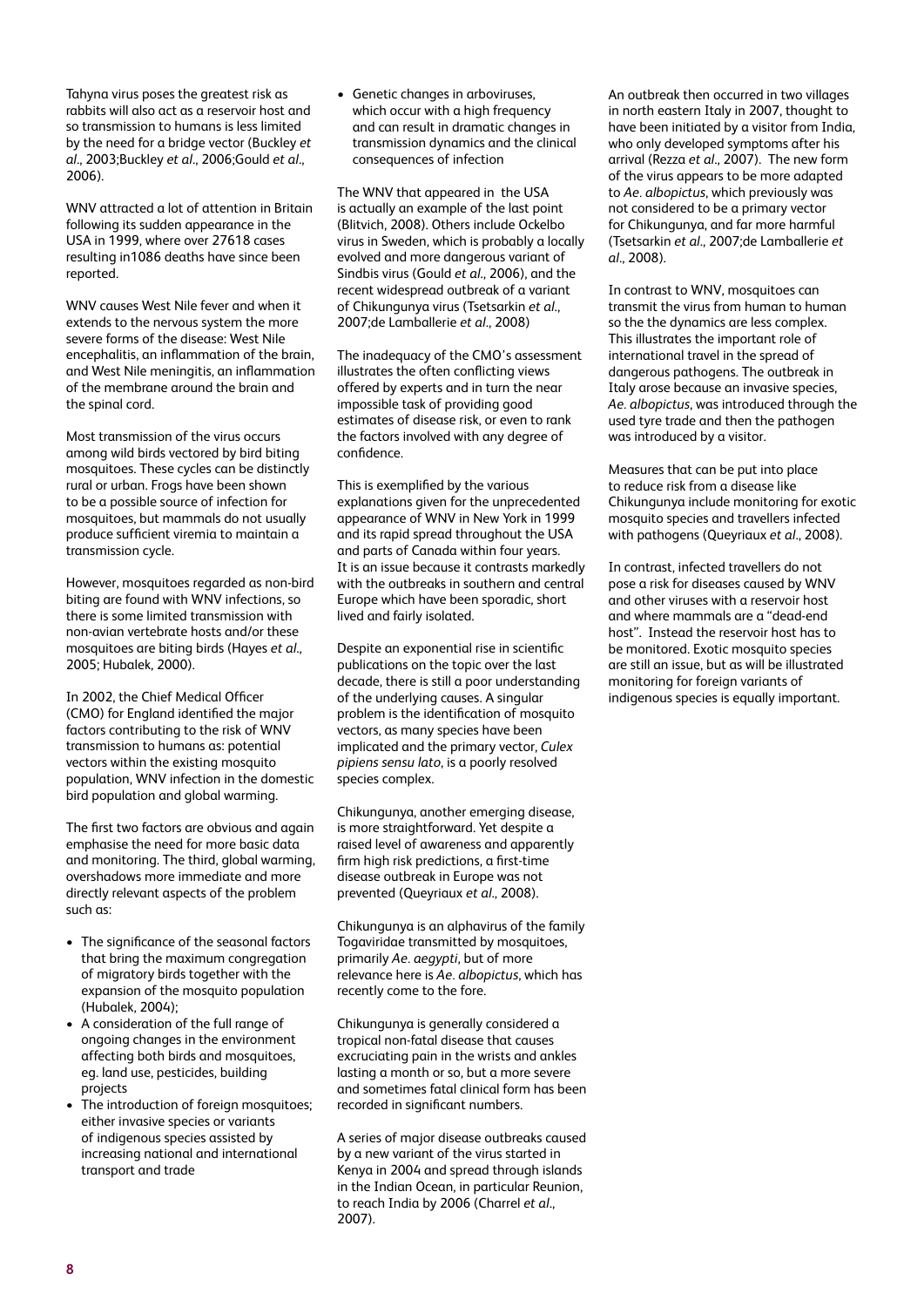## **5.0** Factors influencing public health

#### **1. Geographical variants and biotypes of mosquitoes**

Mosquitoes that belong to the same species may be identical in appearance and vary in their ability to interbreed, yet still show a wide range of distinct characteristics that are relevant to biting nuisance, disease transmission and control. These variants may be associated with their place of origin, a particular ecological niche or a specific biotype. An example is *Cx. pipiens* s.l., the most abundant and widespread mosquito in the world.

*Cx. pipiens* s.l. is a complex of morphologically indistinguishable, physiological, behavioural and geographical variants of uncertain taxonomic status.

In Britain there are two distinct biotypes that differ in their biting and mating behaviour and in egg production (Box 2.) (Chevillon *et al*., 1998;Harbach *et al*., 1985;Marshall & Staley, 1937;Marshall, 1944;Roubaud, 1933;Vinogradova, 2000).

In southern Europe the two forms can interbreed. Cold winters may eliminate hybrids, but do not entirely counter gene flow, particularly of selected traits such as insecticide resistance, and can result in mixing of characters normally specific to each form (Chevillon *et al*., 1995;Pasteur *et al*., 1977).

Hybrids or intermediate forms are more likely to be good bridge vectors for arboviruses such as WNV, picking up the virus from birds and transmitting it to humans. This could provide part of the explanation for why WNV epidemics in Europe have been localised and short lived.

A more extreme situation exists in the USA, where a novel form that resembles a hybrid between forms *Cx. p. molestus* and *Cx. p. pipiens* has been found. Its prevalence and ability to survive the winter is thought to have augmented the severity and rapid spread of the human West Nile fever epidemic (Fonseca *et al*., 2004).

On the other hand, the relative isolation of typical *Cx.p.molestus* breeding sites in Europe can result in significant differences between neighbouring populations (Chevillon *et al*., 1995).

Also, mosquitoes infected with different strains of *Wolbachia* (endosymbiotic bacteria that infect a wide range of arthropods transmitted via the cytoplasm of the egg) may cause reproductive problems in certain crosses, further restricting gene flow between populations, irrespective of form (Duron *et al*., 2005;Magnin *et al*., 1987).

In Egypt and most of Israel, there is really only one form, the populations are steganomous and primarily mammophilic, but variable for autogeny (Gad *et al*., 1995;Nudelman *et al*., 1988). The tropical form, *Cx. quinquefasciatus*, is often considered a separate species. It is reproductively isolated from temperate *Cx. pipiens* in South Africa, but not in California (Cornel *et al*., 2003).

All of the above illustrates just some of the complexities that have to be dealt with for species like these. It is relevant to Britain because:

- The two native biotypes show important differences compared to their continental counterparts relevant to biting nuisance, disease transmission and control
- Any of the above variants could find their way to Britain and will be largely indistinguishable from native forms. Some already have

#### **2. Mosquito migration and dispersal**

Most mosquitoes do not travel long distances of their own accord and migration is normally gradual (Service, 1997). Changes in the environment may support or counter migration and so help to expand or contract the geographical range of a species, but not necessarily in a dramatic way, even with the current evidence for global warming.





**Box 2. British** *Culex pipiens s.l.*

#### *Cx. pipiens pipiens,*

- Common and widespread
- Bird biting (ornithophilic),
- Requires blood for egg production (anautogenous)
- Open space for mating (eurygamous)
- Breeds overground (epigeous)
- Hibernates (heterodynamic) in winter

#### *Cx. pipiens molestus*

- Mostly urban isolated populations
- Bites mammals (mammophilic)
- Can produce eggs without blood (autogenous)
- Does not hibernate
- Passes the winter in underground (hypogeous) or sheltered constant temperature sites
- Mates in confined spaces (stenogamous)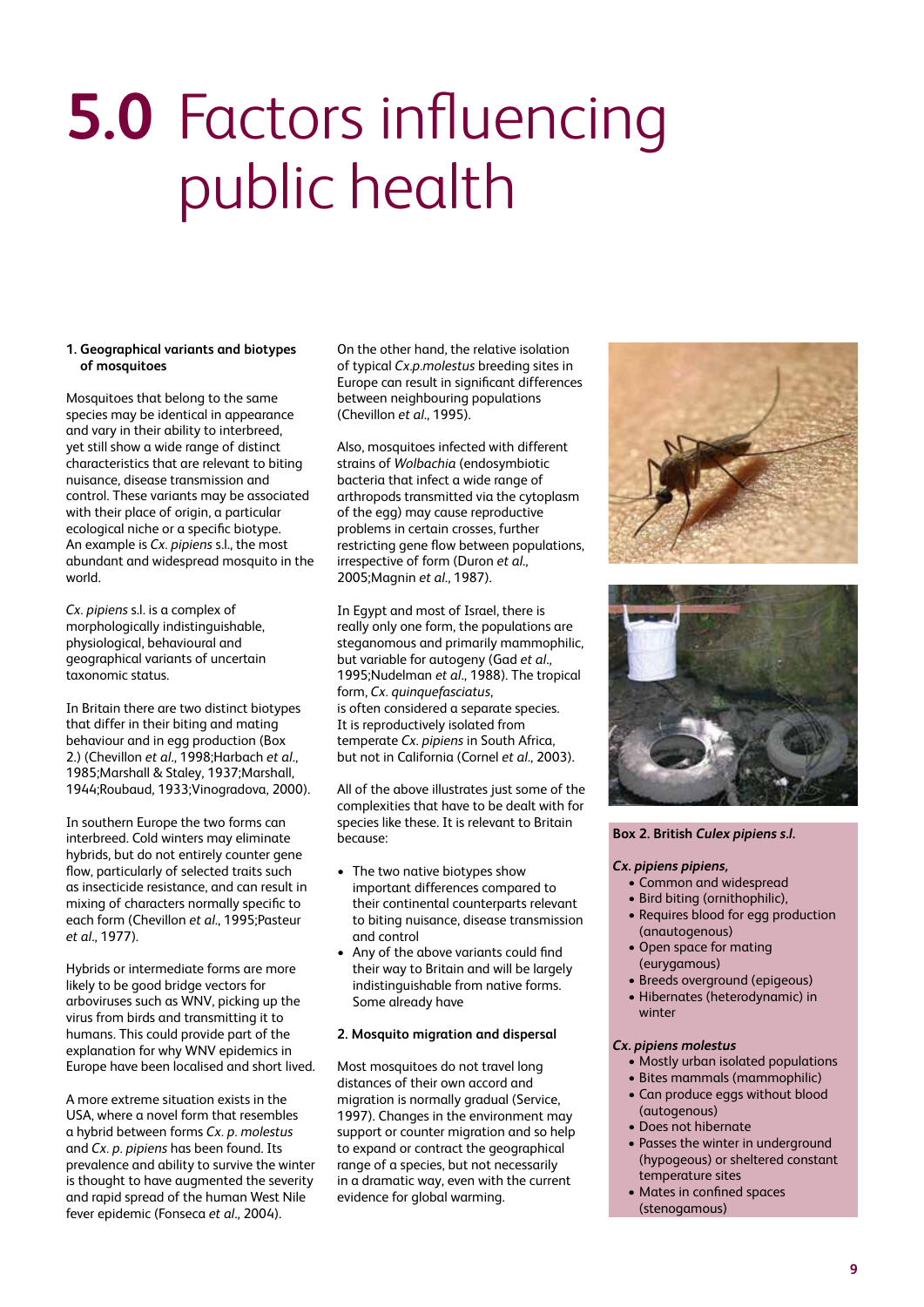Mosquitoes can be dispersed by other means such as wind. Normally this would not be on the scale of smaller insects like midges, which were carried from the continent to south east England and caused the recent outbreak of blue tongue virus (IAH, 2007), but there is evidence for the introduction of Japanese encephalitis into Australia from New Guinea by wind-borne mosquitoes (Chapman *et al*., 2003;Johansen *et al*., 2003;Ritchie & Rochester, 2001).

Human transportation and trade is more important. Mosquitoes can be passively carried around the globe, because they are temporarily trapped in vehicles, or cargo containers, or even living in the cargo, for example in used tyres (Lounibos, 2002;Tatem *et al*., 2006a).

#### **"Airport malaria"**

There are many examples of mosquitoes found in transit. Presumably these are a tiny fraction of the actual number of events since they only come to light when specific surveys are made.

Most will die without consequence. For example a survey in Britain undertaken in 1983 found tropical disease vectors, including *Cx. quinquefasciatus*, arriving on aircraft (Curtis & White, 1984).

If the mosquitoes are infected and survive long enough they may bite travellers, or residents living near ports. The temporary presence of the mosquito is implied from cases of a mosquito borne disease among people who have never been to an area with a risk of infection.

There are many records of clusters of mosquito borne disease cases near ports, in particular "airport malaria", which have occurred repeatedly in western European countries, including Britain (Baixench *et al*., 1998;Cimerman *et al*., 1997;Gad *et al*., 1995;Giacomini, 1998;Gratz *et al*., 2000;Guillet *et al*., 1998;Isaacson & Frean, 2001;Jafari *et al*., 2002;Karch *et al*., 2001;Lounibos, 2002;Lusina *et al*., 2000;Marty *et al*., 2001;Mouchet, 2000;Praetorius *et al*., 1999;Rabinowitz *et al*., 2004;Tatem *et al*., 2006b;Tatem *et al*., 2006a;Thang *et al*., 2002;Van den *et al*., 1998;Warhurst *et al*., 1984;Whitfield *et al*., 1984)

#### **Short stay foreign relatives**

If foreign relatives of an indigenous population arrive and survive long enough to mate with the local mosquitoes, the event is highly unlikely to be detected. As with "airport malaria" it is inferred from the consequences.

#### **Box 3. Mosquitoes: New arrivals**

#### **"Airport malaria"**

- Typifies the worst case scenario
- Mosquito arrives, bites and dies
- Infected mosquitoes survive long enough to bite people in transit or living near ports

#### **Short stay foreign relatives**

- Arrive, mate with locals and die.
- In worst case pass on undesirable traits to local mosquitoes
- Typified by the spread of insecticide resistance

#### **Long stay foreign relatives**

- Arrive and survive
- May or may not introgress with the local population
- Worst case is a dangerous variant

#### **Invasive species**

- Arrive and survive
- Worst case is a dangerous vector

An illustration is provided by *Cx. pipiens* s.l. where very long range dispersal of different variants is indicated by the rapid spread of known insecticide resistance alleles.

Most dramatic is the A2B2 haplotype, comprising two co-amplified esterase genes, which confer organophosphate insecticide resistance. This haplotype evolved in African *Cx. quinquefasciatus*, but within decades was found in other *Cx. pipiens* forms and around the world (Labbe *et al*., 2005;Labbe *et al*., 2007).

Insecticide used in control operations selected for the introduced resistance and countered the fitness cost of the amplified genes (Bourguet *et al*., 2004). A detailed study in southern France monitored the spread of A2B2 from its point of arrival in Marseilles and the gradual replacement of the resistance alleles that had evolved locally.

The undesirable trait spread through the local population following the arrival of a foreign variant in Marseilles and not foreign variants themselves, or their direct descendents. It would not have spread so rapidly if organophosphate insecticide had not been in use, so the current known distribution of A2B2 is largely congruent with control efforts to combat disease transmission or serious biting nuisance.

#### **Long stay foreign relatives**

Ordinarily, A2B2, or other similar elevated esterases conferring organophosphate resistance would not be expected in Britain, however A2B2 was found in an isolated population of *Cx. p. molestus* in a yeast factory in Scotland in 2001.

These mosquitoes had been causing serious biting nuisance and looked at first to be a typical chance infestation of business premises not too dissimilar to the only previous record in Scotland, less than 50 km to the south in Edinburgh (Ramsdale & Snow, 1995). After a detailed biochemical and molecular analysis the only plausible evidence for the presence of the population was an example of the fourth scenario listed in Box 3.

A single inseminated female carrying the A2B2 haplotype was transported, probably by container lorry, from somewhere in southern Europe. In the yeast factory it found an ideal site to lay its eggs in perpetually flooded subterranean channels built for high voltage cables. The cables provided extra warmth and the yeast extra food.

The population spread across the factory and survived with little disturbance until eradicated by drainage of the breeding sites and treatment with Bti insecticide. With the exception of a small housing estate where most of the biting was taking place, the factory was surrounded by farmland which limited the scope for the mosquito to spread further.

The farms were all organic and no insecticide had been used in the area previously either against the mosquitoes or for any other purpose. The high frequency of the A2B2 haplotype was therefore sustained by the lack of any opportunity to out-breed with local mosquitoes.

If the event had taken place in Edinburgh or any other city, there is a high likelihood that outbreeding would have occurred. This could have led to the spread of insecticide resistance or other undesirable traits into the indigenous population.

Were it not for the insecticide resistance the translocation event described above would have been entirely undetected.

#### **Invasive species**

More obvious are invasive species. Mosquitoes previously unknown in an area arrive and not only survive, but succeed in founding a population.

The most serious example was the translocation of the African malaria vector *Anopheles gambiae* to Brazil in 1930, which resulted in 16,000 deaths (Soper & Wilson, 1943), but more recent and much more widespread is *Ae. albopictus*, the tiger mosquito, which has been highlighted as one to watch out for in Britain (Ramsdale & Snow, 2000).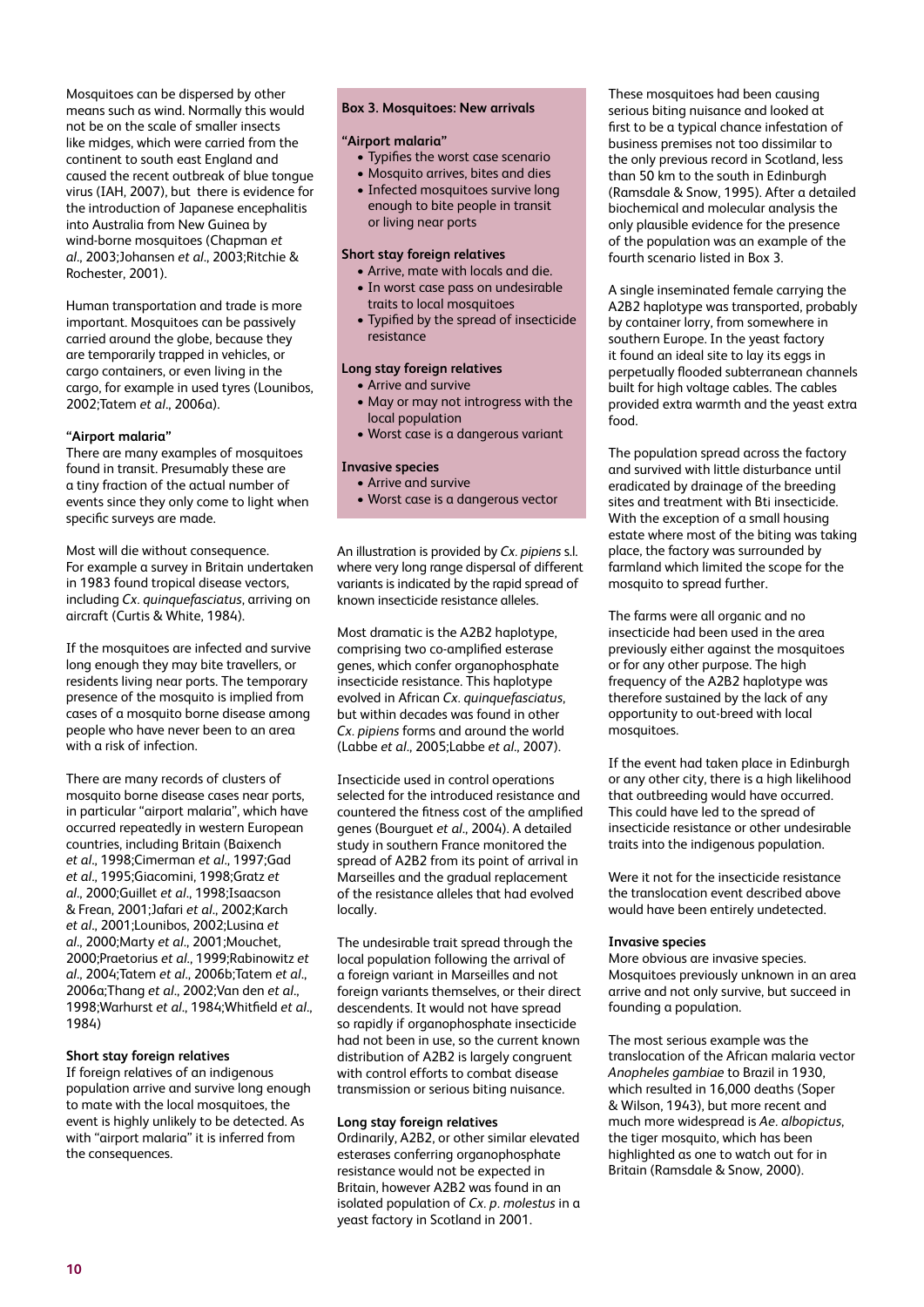Based mostly on laboratory studies it has been shown to be a competent vector for at least 22 arboviruses. It is a native of South-East Asia, but within the last three decades has been found in Africa, Israel, Europe and North and South America.

The eggs of this species can survive months of desiccation, which has facilitated its dispersal via the international trade in used tyres (Charrel *et al*., 2007;Gratz, 2004a;Medlock *et al*., 2006). In fact the intercontinental spread of this species has been shown to be predictable based on high shipping frequencies among ports with comparable climates.

The records of *Ae.albopictus* breeding in Europe started with Albania in 1979 and Northern Italy in 1990 and now extend to ten countries including Spain, France, Belgium and the Netherlands. It is the most serious biting pest in Italy and as already stated above was responsible for the recent outbreak of Chikungunya (Rezza *et al*. 2007).

Medlock *et al*. (2006) have evaluated the prospects of *Ae. albopictus* surviving in Britain. They note there is a high risk of it arriving given the importation of in excess of five million used tyres per year. They conclude that *Ae. albopictus* could establish itself across much of lowland Britain including urban areas in and around London, where it would cause a biting nuisance and disease threat throughout the summer.

#### **3. Changes in the environment**

The debate over global warming and its consequences has moved from ardent denial to widespread acceptance, with many predictions of associated health hazards including an expansion of mosquito borne disease.

Climate change is however only one component of a complex set of factors that are all contributing to the growing risks posed by mosquitoes. Global warming could support the expansion of a mosquito vector by migration, but it could also enable a far more dramatic expansion by aiding the survival of a passively transported mosquito.

It could affect the distribution of nonhuman hosts that act as a reservoir for the disease pathogens transmitted by mosquitoes. More favourable climatic conditions will also assist the amplification and spread of pathogens following introduction through human and animal travel.

Global warming will therefore facilitate and exacerbate mosquito biting nuisance and disease transmission, but many other factors are arguably more important and more immediate.

One factor that is now receiving more attention is change in land use. It is self evident that a local change in the environment can directly affect mosquito populations, their hosts and the disease pathogens they transmit, but not necessarily all at once or in a way that is sustainable.

The consequences of a national trend may be less conspicuous, but can lead to a more long-term impact and importantly bring about multiple changes, for example bringing together reservoir hosts and competent vectors.

This can be complex as illustrated by three studies on WNV.

The first examined two areas in southern France, the Camargue and Var, which are both endemic for WNV, but ecologically quite different. The heterogeneity of landscape characteristics was found to be important in promoting the co-existence of the mosquitoes and reservoir hosts and it was this that the two locations had most in common (Pradier *et al*., 2008).

In the USA, one study in mid-Atlantic region found that seroprevalence in wild mammals increased along a gradient from forest to urban land use (Gomez *et al*., 2008) whereas a study in Iowa, found that WNV diseases in humans was correlated to rural farmland (DeGroote *et al*., 2008). In each case land use was found to be highly significant, but of course not the only factor. A recent and more obvious example is the resurgence of Anopheles in Italy following an expansion of rice cultivation.

It is difficult to predict, where and how changes in land use will increase mosquito borne disease risk, a simpler task is to analyse if land use was a factor in the elimination of a disease.

In considering the risk of malaria returning to Britain several studies have asked why malaria disappeared in the first place, climate was considered to play apart, but overall changes in use of land and agricultural practices were prominent factors alongside improved health care and living standards (Dobson, 1994;Hutchinson & Lindsay, 2006;Kuhn *et al*., 2003;Lindsay & Joyce, 2008;Reiter, 2000).

A firm prediction is that the distribution and abundance of wildlife will change with changes in land use and there are identifiable trends in Europe, which include a decrease in agricultural land, increases in forestry and nature reserves, more road building and urbanisation.

Included within this may be significant underlying trends, for example fewer or smaller gardens in city centres with the increase in apartment blocks, more structured nature reserves allowing greater public access to get "closer to nature", perhaps more or larger parks, but less formal, in towns and cities and an increase in the use of rivers for both transportation and leisure.

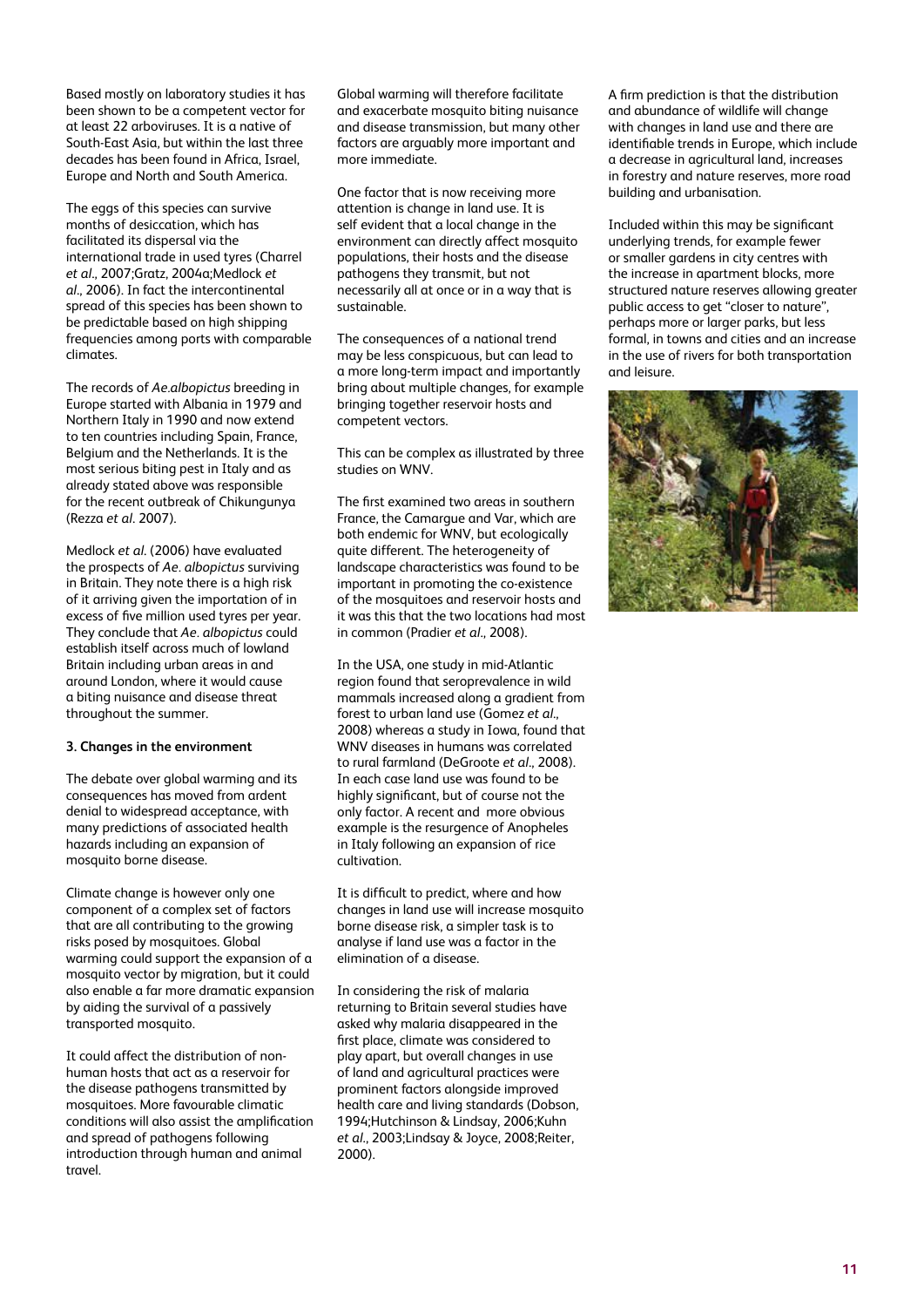

### Figure 2. British mosquitoes

| Host preference                   | Widespread          | <b>WNV</b> vectors?          |                        | Limited distribution        |
|-----------------------------------|---------------------|------------------------------|------------------------|-----------------------------|
| <b>Birds</b>                      | Culex torrentium*   |                              | Culiseta longiareolata | Orthopodomyia pulcripalpis* |
|                                   | Culiseta fumipennis | Culex p. pipiens*            |                        |                             |
| Mammals<br>& birds                | Anopheles plumbeus* | Culex territans              |                        | Culiseta litorea            |
|                                   | Culiseta annulata*  | Coquillettidia richiardii*   | Culex modestus         | Aedes detritus              |
|                                   |                     | Culiseta morsitans*          |                        |                             |
|                                   | Aedes annulipes*    | Culex p. molestus*           |                        | Aedes flavescens            |
|                                   | Aedes punctor*      | Anopheles maculipennis s.l.* | Aedes caspius          | Aedes leucomelas            |
|                                   | Aedes rusticus*     | Culiseta alaskaensis         | Aedes vexans*          | Aedes communis              |
|                                   | Aedes geniculatus*  | Aedes dorsalis               | Aedes sticticus        | Culiseta subochrea*         |
| <b>Mammals</b><br>Bold - abundant | Anopheles claviger* | Aedes cinereus*              |                        | Anopheles algeriensis       |
| *Recent record<br>in London       |                     | Aedes cantans*               |                        |                             |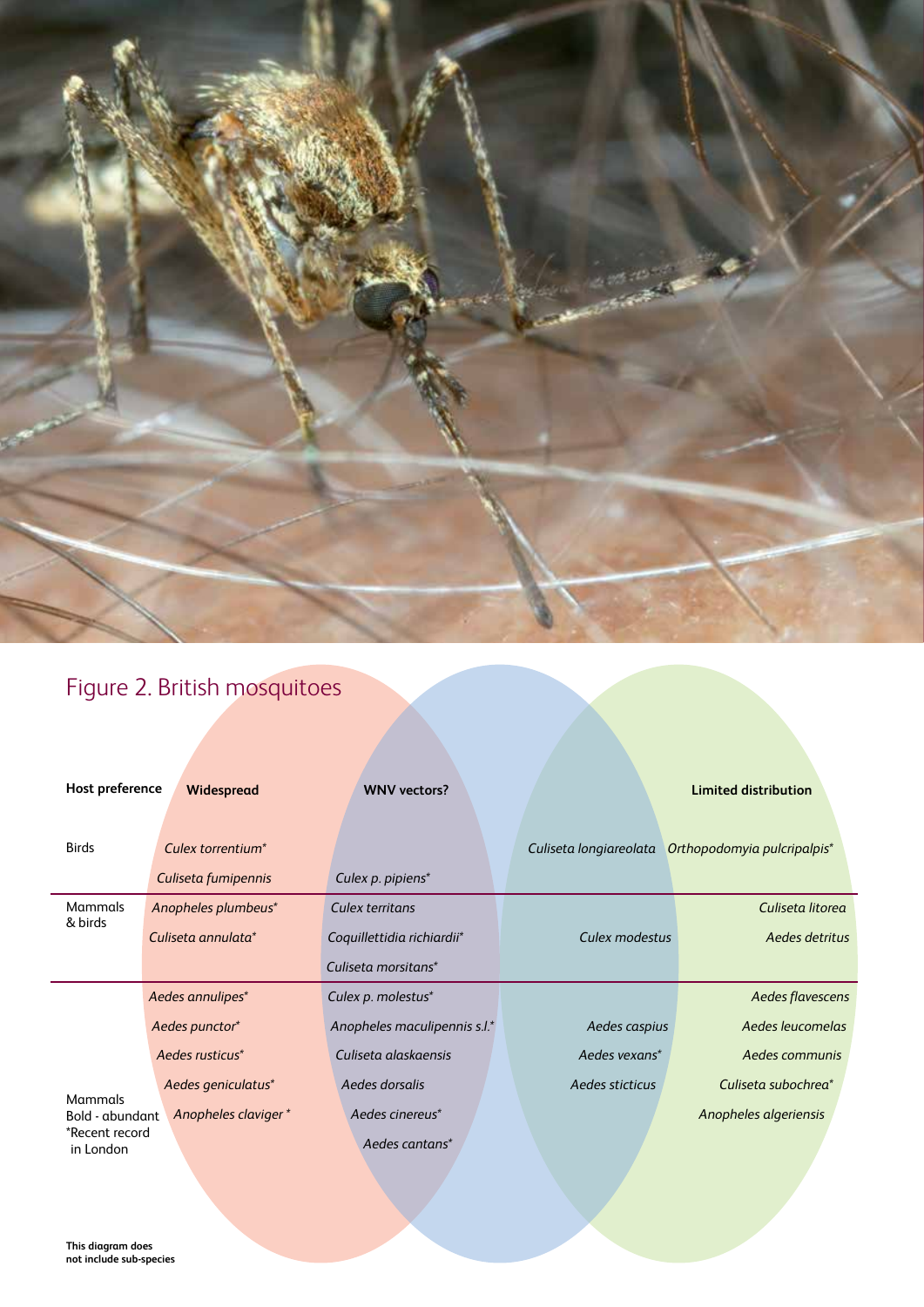# **6.0** British mosquitoes

#### **1. Mosquitoes across Britain**

Thirty three species of mosquito have been recorded in Britain, these are shown in Figure 2, which provides a simplified categorisation based on distribution and host biting preference.

The scope of this document does not cover a detailed analysis of potential vectors for the full range of mosquito borne pathogens; instead WNV is used to illustrate some important considerations that are general, or of specific relevance to arboviruses with an avian reservoir host. Consequently, species for which isolations of WNV have been recorded are also indicated in Figure 2.

Species without such records were probably not studied and should not be excluded from consideration, especially since over 100 species have now been shown to be susceptible to infection and even some that were fairly refractory were still found to be capable of transmission (Hubalek & Halouzka, 1999;CDC, 2007). A more detailed consideration of potential arbovirus vectors can be found in (Medlock *et al*., 2007;Medlock *et al*., 2005).

Nearly all speculation over the capacity of British mosquito species to transmit pathogens is derived from data in other countries. This sort of extrapolation must be treated with caution, since different populations of the same species can show markedly different characteristics.

An example is British *Cx.p.pipiens*, which is infected with a *Wolbachia* strain that is different to any found in *Cx.pipiens s.l.* on the continent. This confirms the isolation expected of an island population and, due to the mating incompatiblities conferred by *Wolbachia*, provides an additional reproductive barrier. It is therefore quite feasible that British *Cx.p.pipiens* is dissimilar to relatives abroad in many other ways, including vector competence.

Another issue is identification. Although the two representatives of *Cx. pipiens* s.l. in Britain are not recognised as separate species aspects of their biology relevant to biting nuisance, disease transmission and control are so different (Box 2) that they must be distinguished.

Another complex is *An. maculipennis* s.l., which is represented in Britain by two morphologically indistinguishable species, *An. atroparvus* and *An. messeae*. Both species are vectors of malaria.

*An. atroparvus* was responsible for the last major outbreak from 1917 to 1921 in the vicinity of the Medway esturary, Northern Kent and is regarded as the more efficient vector. *An. messeae* was however implicated as the major cause of malaria returning in the Ukraine and Russia (Nikolaeva, 1996;Bezzhonova & Goryacheva, 2008). The two species favour different larval and overwintering habitats, but can be found in sympatry.

*An. daciae* is a third member of the complex that may also be present. It was given species status (Nicolescu *et al*., 2004) , but this has not been supported by recent data (Bezzhonova & Goryacheva, 2008).

Accurate population studies are therefore only possible with good identification methods. These became available relatively recently, but involve a moderate cost because the diagnostic assays are based on PCR of DNA.

In fact even without these tools few detailed studies of mosquito population dynamics have been made. It is therefore surprising that any reliance has been placed on an often quoted comment that the risk of WNV transmission in the United Kingdom is remote, because the population density of potential vectors is too low (Crook *et al*., 2002). It is at best an oversimplification; population density is variable across the country and it is not especially difficult to find high densities of certain species in the summer, but more importantly mosquito numbers can increase very dramatically in a short time given the right conditions.

The latter is often seen associated with new outbreaks of biting nuisance and in fact most studies of British mosquitoes resulted from such events. It is reasonable to assume that while a few cases of West Nile fever or other mosquito borne disease might occur anywhere, a serious outbreak will coincide with a high level of biting.

It is important that non-human biting mosquitoes are also studied and monitored as they may contribute to the pool of pathogens available for human infection, but it is clear that the major priority should be to monitor and tackle mosquito biting nuisance.

There is enough justification on health problems associated with bites alone to demand that local authorities take the problem seriously. Yet many pest control departments don't even have a code for mosquito biting complaints and action depends on how vociferous the complainants are.

The public don't always complain for a variety of reasons, but often it is simply that they are unaware that they can. Unfortunately even when they do, there is a risk that the complaint is not recorded or taken seriously. One environmental health officer discovered that the receptionist was dealing with mosquito biting complaints herself by providing advice on self-defence based on her holiday experiences.

An extensive review of examples of biting problems in Britain is provided by (Ramsdale & Snow, 1995); some are permanent and associated with natural breeding sites, for example *Ae.detritus* on coastal marshlands and others reoccur. The latter may emanate from a permanent primary source as with problems in areas of London, which will be described below.

There are examples of temporary problems that may last up to a few years, but once the underlying cause is established they are relatively easily resolved (where there is a will to do so).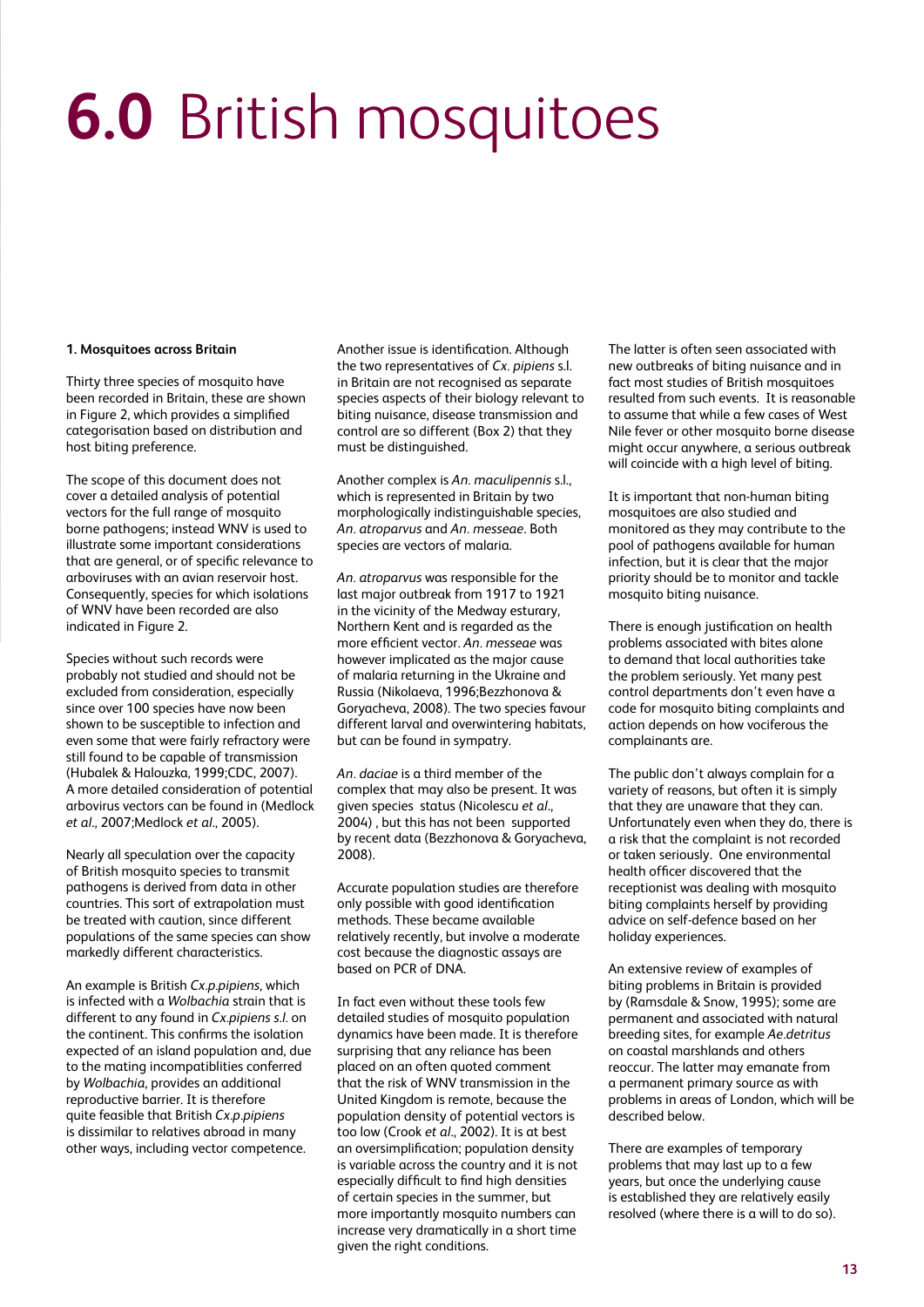

The five year biting outbreak by *Cx.p.molestus* in Scotland described above is one example, where the transportation of the mosquito and the larval habitats were provided by humans and where poor knowledge resulted in denial, intransigence and inaction.

New problems occur every year and not all are investigated, partly because of a lack of infrastructure or acknowledged responsibility to deal with mosquito problems and partly a failure to recognise the problem for what it is.

In 2005, a concerted effort to find new cases of mosquito biting nuisance resulted in no responses, or zero returns, from over 500 local authorities. Nevertheless by other means new problems were identified in Calendar and Grangemouth in Scotland, in small villages in Kent and Nottinghamshire and in areas near Southampton and Lowestoft.

The example in Nottinghamshire serves to illustrate several points. The problem started after three lagoons were created to deal with an area prone to flooding. Ordinarily the flooding might have been expected to be the source of a mosquito problem and the lagoons a more easily managed alternative.

Nevertheless, immediately following the change in the landscape the mosquito population exploded, resulting in clouds of adults rising from any disturbed vegetation anywhere within a kilometre of the lagoons.

It contained seven different species, mostly human biting. It is probable that the habitat change suppressed, or eliminated a predator. Since the species were mostly of the genus *Aedes*, the peak in the incidence of biting occurred when there were no longer many larvae around.

This meant that a full investigation to establish the cause of the problem and to provide a control strategy would have taken at least a year. The use of insecticides would have had an unacceptable impact on local fauna in particular a rare damsel fly.

The affect on local residents was severe, especially children. The local council was not prepared to take steps to investigate, or remedy the problem, because the cost was felt to be disproportionate to the number of people affected and there was no guarantee it would reoccur. It did reoccur and remained a problem, albeit diminished.

In this case the mosquito densities were very high, but localized. It is probable that a number of people will have reacted badly to the bites, but will have become desensitized in subsequent years.

In general there is a tendency to get used to the problem, helped by the use of repellents, wearing more clothing, avoiding the areas where the mosquitoes are resting and other defensive measures. Complaints would then tend to fall in number and the likelihood that local authorities do something about the high mosquito numbers becomes less, but the scope for a disease outbreak remains.

The involvement of seven species increases the likelihood of at least one being a good disease vector. In fact five were among the nearly one third of mosquito species recorded in Britain that have been found infected with WNV elsewhere (Figure 2).

Another feature of the above example is that it would probably have been overlooked by models mapping risk areas. Firstly, because the area involved was so small and secondly because it would not have scored highly on risk factors; it is not realistic to include parameters in a model to account for arbitrary environmental changes with unpredictable consequences. What was more predictable was that these mosquitoes were already there before the population expansion.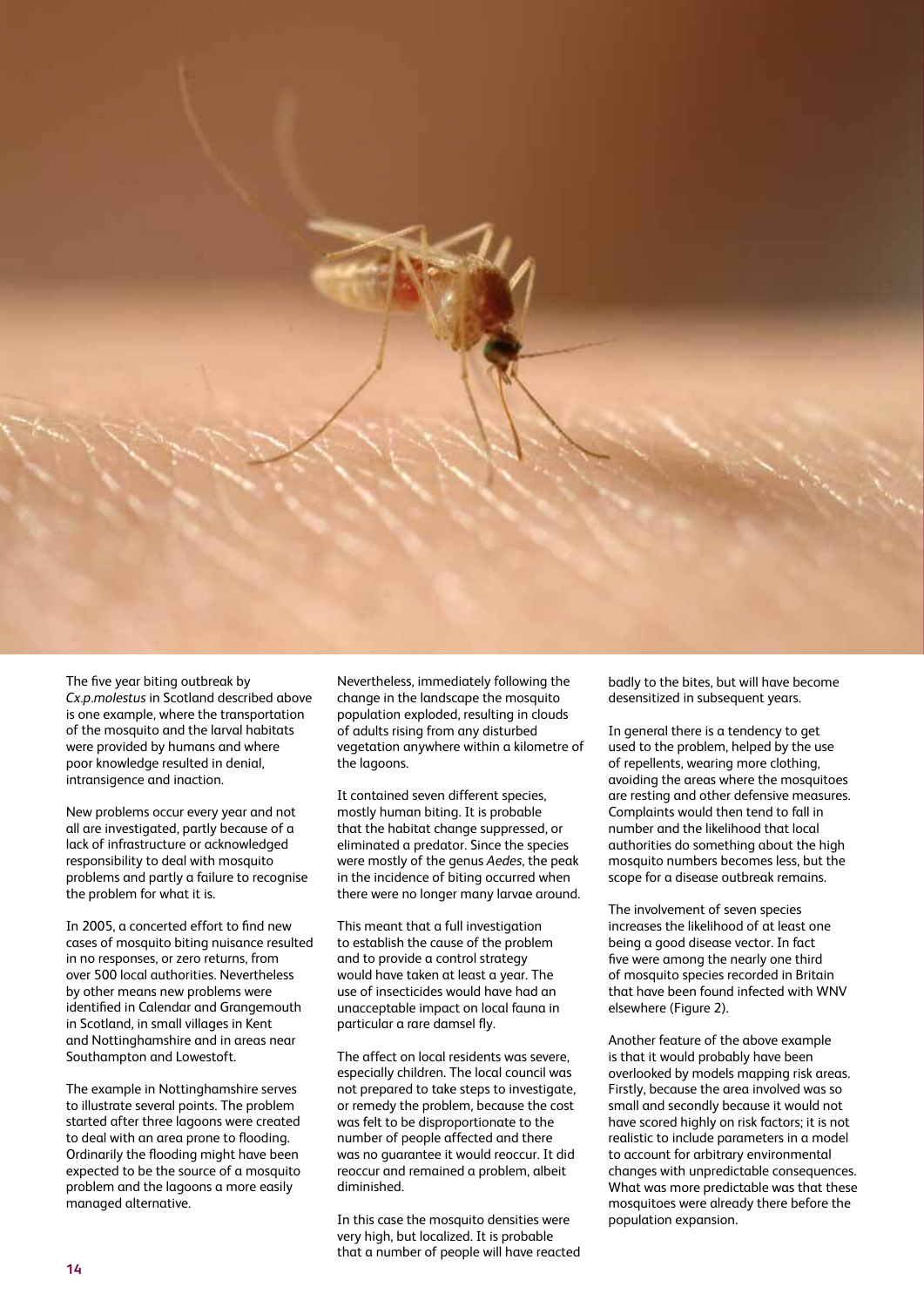Mosquito distribution and biting patterns are the best and the most easily updated data available for judging the risk of biting nuisance and a preliminary assessment of disease risk.

For example, it is true that mosquito population densities are not high across the country for any species and that almost half the number of species have a quite limited distribution. This may change in a year with unusual weather, or long term with global warming, but it can be argued that the risk of a countrywide epidemic of WNV diseases similar to the USA is minimal.

Furthermore most of the widespread mosquito species are primarily mammal biting and will almost certainly play no significant role in amplifying West Nile virus among birds or transmitting the virus to humans. The British mosquito species that are both widespread and bird biting are *Cx.p.pipiens*, *Cx torrentium* and *Cs. morsitans* in rural and semi-urban areas, with perhaps only *Cx.p.pipiens* in fully urban areas.

WNV isolates have been obtained from *Cs. morsitans* and *Cx.p.pipiens* abroad, so these two must be considered good candidates for a significant role in the circulation of WNV. *Cs. morsitans* will also bite humans and so is a potential bridge vector. *Cx.p.pipiens* is much more abundant and can be found breeding in large numbers even in very built-up urban areas. It is however not a likely bridge vector.

The literature is confusing on this, because a number of articles have used data from abroad, or where the biotype was not known. Recent data from studies on translocated insecticide resistant *Cx.p.molestus* in Scotland (see above) and on a native *Cx.p.molestus* population in East London (see below) have shown that the two forms are reproductively isolated and very different in their host biting preferences.

Eight of the ten species most likely to bite humans are predominantly found in rural habitats and are not considered to bite birds, including *Ae.detritus* against which most current control is directed. Apart from *Cx.p.molestus* the remaining major contributor to biting nuisance is *Cs.annulata*. This species is common throughout Britain, will definitely bite birds and can be found in both rural and urban habitats. Despite being found across most of Europe it has not been implicated in WNV transmission, but must be considered a risk. Of the remaining common species *Cq. richiardii*, *An. claviger*, *An. maculipennis* s.l. and *An. plumbeus* merit attention; although not responsible for any serious biting nuisance they will readily bite humans. *Cq. richiardii* and

*An. plumbeus* also bite birds; the former has been linked with WNV in Europe.

*An. plumbeus* breeds in treeholes and can be found in urban gardens. It has been implicated in malaria transmission and may have been responsible for the last outbreak of autochthonous transmission of malaria. *An. maculipennis s.l.* is a species complex represented in Britain by *An. atroparvus* and *An. messiae* with concern.*Ae. vexans* is not common, but has been implicated in biting outbreaks in or around London and was present in low numbers among the species found in the biting outbreak in Nottinghamshire. It has been recorded abroad infected with WNV and if it increases in number it is likely to become a serious biting nuisance, including urban areas (Ramsdale and  $S_{\text{now}}$  1995).

Other considerations are the possibility of enhanced spread of the virus through the mosquito population by sexual transmission and the maintenance of the virus during the winter.

Sexual transmission of arboviruses in mosquitoes is well established, especially dengue, but not yet for WNV. Overwintering adult females of *Cx. pipiens* have been found infected with WNV and thus this species and those with similar characteristics are most likely to contribute to outbreaks in successive years.

Transovarial transmission of WNV has also been shown in *Cx. pipiens*, which means that newly emerging female adults may cause infection with their first bite and that overwintering eggs and larvae could also be carrying the virus.

In summary:

- In both rural and urban areas countrywide, the best candidate vector for amplification of WNV among birds is *Cx.p.pipiens*, but also *Cx. torrentium* in rural areas if it is shown to be WNV competent
- In rural areas countrywide, a second candidate vector for amplification of WNV among birds and as a bridge vector for transmission to humans is *Cs. morsitans*, but also *Cs. annulata* in rural and urban areas if it is shown to be WNV competent
- Other potential bridge vectors, for example *Ae. cantans* require further investigation
- An important candidate bridge vector in urban areas is *Cx.p.molestus* and even more so hybrids between *Cx.p.molestus* and *Cx.p.pipiens*. This has now been investigated and is reported below.
- In the southern half of England, especially the south east:
	- There is a greater diversity and abundance of mosquito species and a greater risk of human biting. There is probably an added risk of WNV

transmission to humans from *Cq. richiardii* and *An. plumbeus*

There are others on the list of man biting species that could contribute to WNV transmission to humans if found to be also bird biting

#### **2. Mosquitoes in urban environments**

#### **Rural and semi-urban**

London has many large parks, rural and semi-urban areas that provide a haven for wildlife, which includes a diverse range of mosquito species.

Keith Snow and Jolyon Medlock (unpub.) recently completed a detailed survey in East London conducted over a period of one year starting early in 2007. This provides an up to date and comprehensive illustration of the many mosquito species that can be found living within a short distance from dense human populations.

The study involved regular sampling from ten small sites in Epping Forest and one urban site in nearby Stratford. The topography of the main study area is quite mixed ranging from dense woodland to open grassland crossed by busy roads and encroached on, or in places broken up, by residential and other buildings. It is crisscrossed with popular foot and cycle paths, but landscaping and land management is minimal.

Epping Forest is extensive, stretching from the M25 to inside the North Circular, but even in the most rural sections it would be difficult to get as much a kilometre from a road or residential area.

In total 17 mosquito species were recorded (indicated by an asterisk in Figure 2), of which 12 were only found in natural rural habitats. *Culex torrentium*, and *Culiseta subochrea* were also limited to the rural areas, but larvae were found in artificial containers. The remaining three, *Cx. pipiens* s.l., *Cs. annulata* and *An. plumbeus*, were found at all locations including the urban site.

*Cx.p.molestus* larvae were found in flooded basements of eight residential and commercial buildings where adult females were causing a biting nuisance all year. *Cs. annulata* and *Ae. vexans* were also biting humans and in addition horses.

Five others, *Ae. cinereus, Ae. cantans Ae. annulipes Ae. geniculatus* and *Ae punctor*, were readily attracted to human bait and would certainly have been biting people when encountered, especially at dusk.

#### **Urban**

The urban site described in the previous section is typical. The most commonly found mosquitoes in descending order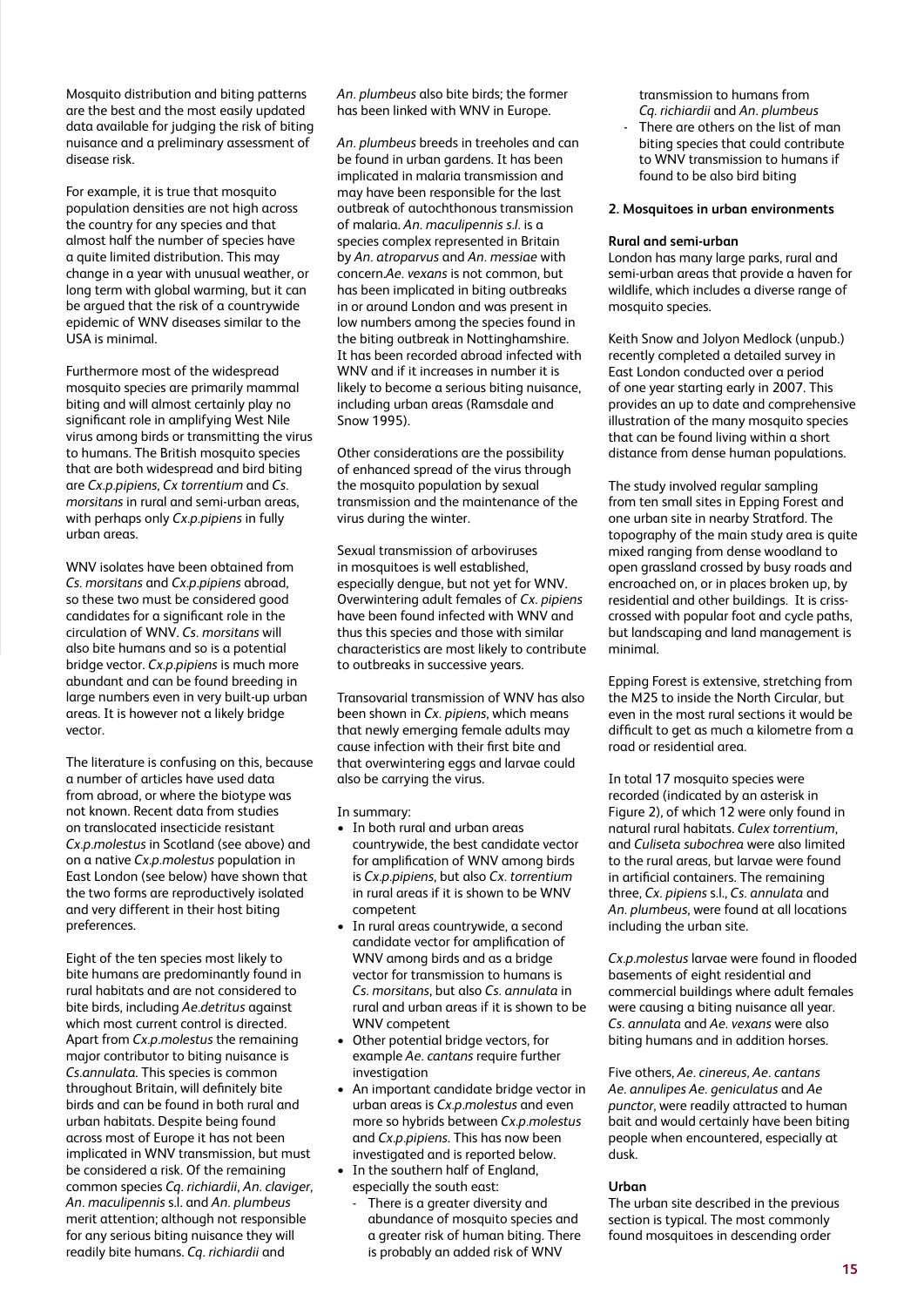of abundance being: *Cx.p.pipiens*, *Cx.p.molestus*, *Cs.annulata* and *An. plumbeus*.

*Cs. annulata* will enter houses and gives a particularly painful bite, but numbers are rarely large compared to either *Cx. pipiens* biotype. Most mosquito biting nuisance in the built-up areas of London have exclusively been due to *Cx.p.molestus*.

This biotype was first identified in Britain following the collection of eggs from a water tank on Hayling Island in 1934 and subsequently confirmed as the cause of biting problems in Westminster and Hull.

At the time the authors made a case for distinguishing this biotype as a separate species and to adopt the name molestus based upon the description of a very similar mosquito from Egypt by Forskal in 1775. It is interesting to note however that they also observed significant differences between geographical strains and cited a study in which a successful cross had been made between the two biotypes(Marshall & Staley, 1937).

This ambiguity has persisted ever since in the literature as data became more convoluted. It is only at the present that we are beginning to understand this species complex. Fortunately in Britain we can now be quite certain that there are only two biotypes and they are distinct. Therefore all of the early records of biting nuisance attributed to *Cx.p.molestus* can be considered accurate.

In studies covering 1938 to1941, Marshall (1944) reported widespread biting nuisance due to *Cx.p.molestus* in London, including Battersea, Bermondsey, Chelsea, Deptford, Greenwich, Isleworth, Peckham, Twickenham, Richmond, West Ham and the London Underground.

One of the longest serving *Cx. p. molestus* habitats, and the most extensive, dates back to at least the Second World War. People were bitten when using the London Underground tunnels as air-raid shelters (Marshall, 1944;Shute,1951).

As the temperature never falls below 15 °C the mosquitoes can breed throughout the year, but the depth of the tunnels and the extensive area they cover can make larval breeding sites difficult to find and therefore to remove.

**16** A survey largely directed by biting complaints from staff was made in the mid 1990s. Six breeding sites were confirmed as far apart as Liverpool Street and Shepherd's Bush, east to west, and Finsbury Park and Elephant and Castle, north to south (Byrne & Nichols, 1999). Over the years, improvements to the network have reduced the scope for mosquito breeding, but as recently as

2006 mosquitoes were still biting staff at one central London station.

The early records of biting nuisance in Isleworth, Twickenham and Richmond (Marshall, 1944) may have been the first indications of a second major and long standing habitat for *Cx.p.molestus*, the Mogden Sewage Treatment Works in Isleworth, which was built in the early 1930s.

A third one, although only recently identified, is Becton Sewage Treatment Works in Newham. Both are run by Thames Water Utilities Ltd and are among the largest STWs in Europe.

The presence of *Cx.p.molestus* within Mogden STW was confirmed in the 1980s, since then the biting nuisance has provoked increasing unrest among local residents leading to the formation of the Mogden Residents Action Group in 2001.

Shortly afterwards Hounslow Borough Council served a statutory Abatement Notice on Thames Water and then in 2005 a group action claim was issued in the High Court against the company on behalf of 1300 local residents. This is still ongoing.

Three surveys of mosquitoes in the area were commissioned and reported on in 2003 and 2004(Ismay & Schulten, 2003;Ismay & Schulten, 2004a;Ismay & Schulten, 2004b). Mosquitoes were found breeding outside the STW during the summer, which encouraged the belief that the biting problem is exacerbated by the availability of standing water in gardens, allotments, drains etc., therefore shifting at least some of the blame from the STW to residents and local authorities.

 In fact it is easy to find mosquitoes breeding in many diverse locations including gardens and allotments all across London, but in almost every case the mosquitoes are primarily *Cx.p.pipiens*, so not human biting. As the two biotypes are so similar it is impossible to say which is present in the larval breeding sites outside the perimeter of Mogden STW without further diagnostic tests.

This was illustrated the following year (2005) when larvae collected from drainage ditches normally subjected to control measures by Hounslow Borough Council were analysed by a DNA based diagnostic test; very few *Cx.p.molestus* were identified among large numbers of *Cx.p.pipiens*.

This result is entirely consistent with more extensive studies made in the vicinity of Beckton STW (see below), with the London Underground study(Byrne & Nichols, 1999) and historical studies in London. For example, Shute (1943,1949) described

Thames side districts afflicted by biting *Cx.p.molestus* despite the absence of larval breeding sites in domestic cisterns and open air tanks in the area. Similarly, a two year survey failed to find *Cx.p.molestus* larvae in tanks containing thousands of gallons of water erected above ground for fire-fighting purposes in the London Underground, despite the presence of other mosquito larvae and the *Cx.p.molestus* biting nuisance below.

Another question is whether or not the STW is the primary or only overwintering site. This was reiterated in the report of another survey conducted in 2006, which examined the incidence of mosquito problems associated with STWs across the country and found that Beckton and Mogden are exceptions rather than the rule.

The implication being that the mosquitoes are not associated with sewage, but rather with specific features of the two sites themselves, likely to be found in other industrial premises. Credence to this viewpoint was provided by one of the earlier reports, when 48 industrial sites had been visited within a 2 km radius of the Mogden STW, which revealed two premises infested with *Cx.p.molestus* during winter (Ismay & Schulten, 2004a).

Detailed studies of the *Cx.p.molestus* biting nuisance in East London were undertaken from November 2003 to August 2006 as a PhD project supported by Thames Water, Barking and Dagenham Borough Council and Newham Borough Council (Curtotti 2007).

The previous year collections of mosquito larvae were made in a residential area of Barking afflicted by mosquito biting nuisance. The larvae were reared to adults and checked for autogeny, which confirmed the presence of *Cx.p.molestus* alongside *Cx.p.pipiens* in three overground sites.

 Another human biting mosquito, *An. plumbeus*, was found in one site, but this was to prove quite exceptional. In fact the discovery of overground *Cx.p.molestus* larval breeding sites also proved to be quite rare.

One of the breeding sites was in a channel that normally flows into the river, but had been temporarily blocked by roadworks. The other sites were small and obviously secondary to the channel. The channel was clearly contributing to the biting outbreak in the summer of 2003, but could not have provided an overwintering site.

This is in contrast to two previous biting outbreaks in the area: one in a home for the elderly in Dagenham during the winter of 1978/79 (White, 1980) and the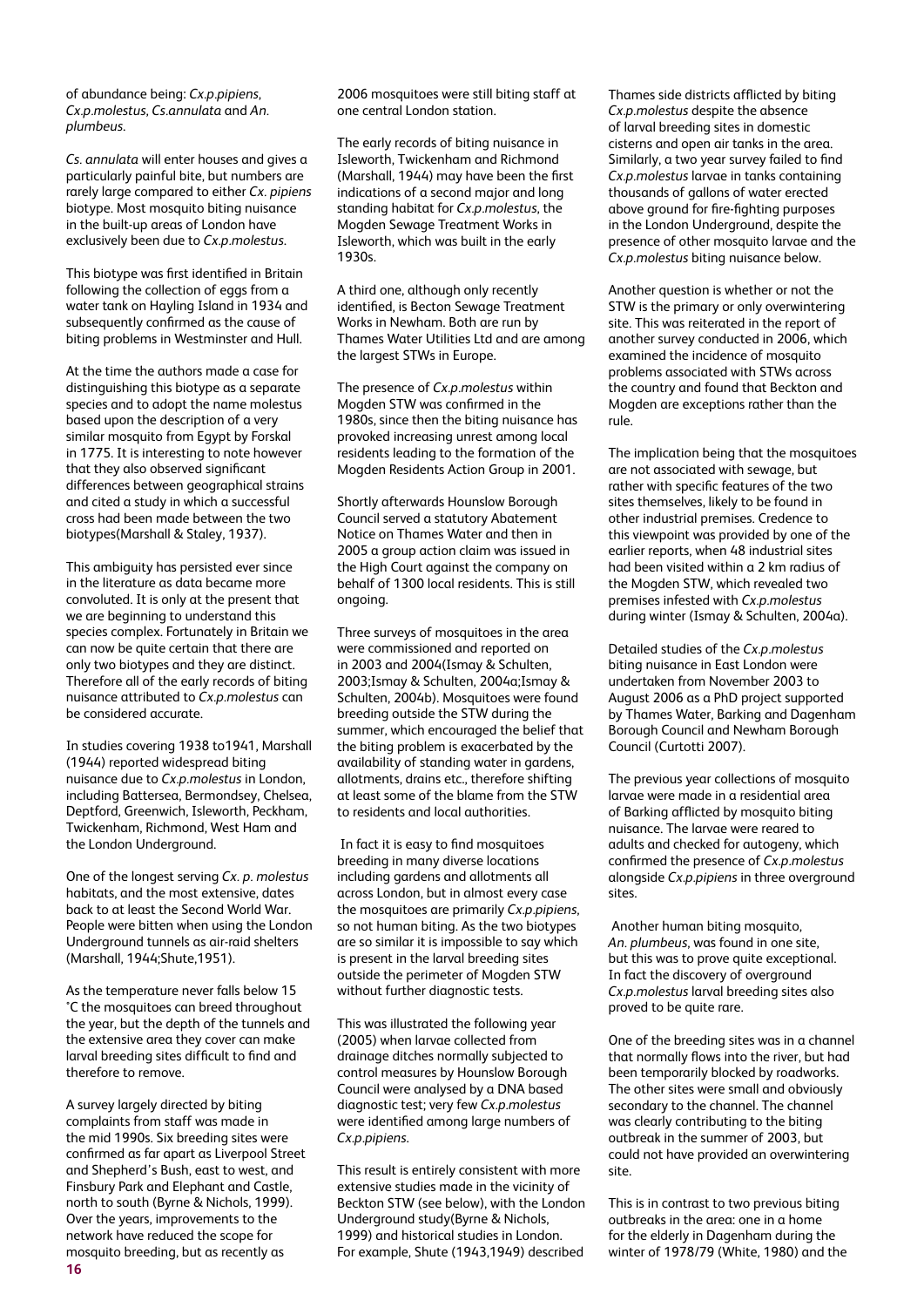

other on a new housing estate in Beckton between 1992 and 1994 (Cranston *et al*., 1987). In both cases flooding in the basements provided larval breeding sites that survived throughout the winter season until action was taken to remedy the situation.

Many stories and informal enquiries among local residents suggested that mosquito biting in the area had a longer history and was more extensive than indicated by the focal point of complaints in Barking. Residents in Beckton said they were frequently being bitten, but didn't complain because it was normal. This led to the investigation of Beckton STW, where it transpired that mosquito breeding in many areas of the premises was well known among staff and contractors and on occasion pest control firms had been called in.

It appears however that senior management was unaware of the problem and so no concerted action had been taken to deal with it.

Over the period of the study 26 *Cx.p.molestus* larval breeding sites were identified within the STW in the areas that were accessible to the investigator. Parts of the works can only be reached by climbing down ladders above a long drop, or along tunnels filled with noxious gasses. Also certain buildings that are no longer

in use, some dating back to the late 19th century, are too dangerous to enter, but certainly contain breeding sites.

Larval density appeared to reach a maximum in the autumn presumably as a consequence of bloodfeeding on human hosts during the late summer. Larvae were found in the area of the returned sludge pumping station in every month throughout the study, whereas other sites, which were widely distributed, were more dynamic.

Sites would dry up and reappear, but also known sites were not always occupied and other seemingly suitable sites were never occupied, despite being adjacent to one that was. Risk evaluations indicated that choice of breeding sites was influenced by water quality, depth and temperature, but larvae could still be found in certain extremes such as clear, cold water in total darkness.

It seems likely that eggs are preferentially laid in already occupied sites. Overall, the underlying cause of the infestation in the Beckton STW is water leakage from cracks in walls and pipes, or poor maintenance or design of equipment. In other words problems that were not entirely specific to an STW and similar to those found in the London Underground and presumably any industrial premises with aging subterranean structures.

Detailed studies were made to examine the dispersal of *Cx.p.molestus* from the STW during the summer. The complaints of biting nuisance were, and remain, much higher north east and east of the Beckton STW, which could simply reflect a more active and vociferous group of complainants, but it is the area where a large overground breeding site was found in 2002/3.

Therefore, surveys were made surrounding, and within, the STW for *Cx.p.molestus* larvae in both natural and artificial breeding sites. Egg rafts were collected and reared in the laboratory and subsequently identified from behavioural and physiological characteristics and by a DNA based diagnostic test. The overall result was almost negative for *Cx.p.molestus*, even when artificial breeding sites were placed in overground locations close to known underground breeding sites. In contrast adults found in houses were all *Cx.p.molestus*.

Similar observations were made during a study of host biting preference, which was carried out on a small (0.4 ha) urban farm located 1.5 km to the east of Beckton STW. Adults of both biotypes were present in large numbers during the late summer, but only the larvae of *Cx.p.pipiens* were found on site.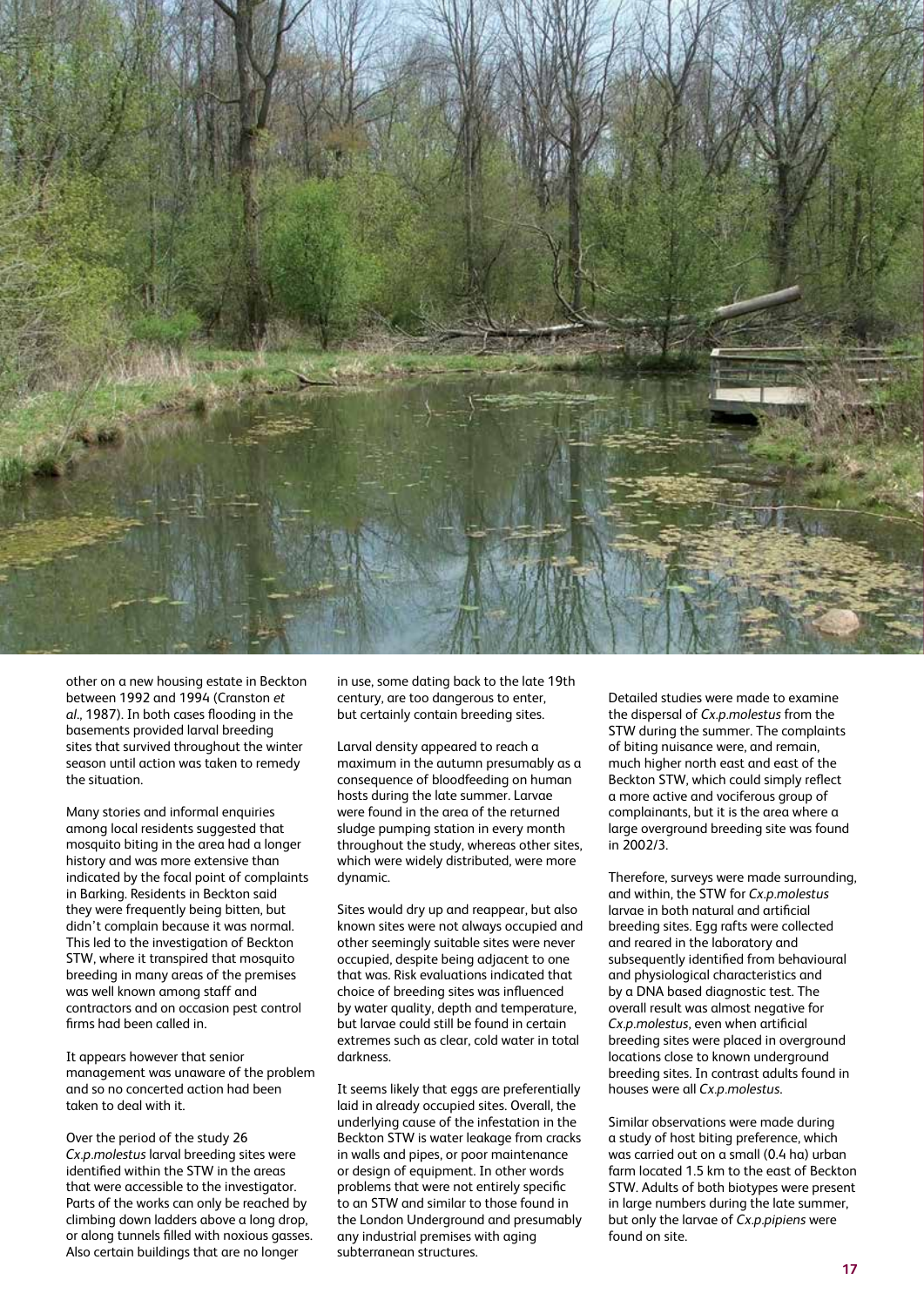A survey of 14 industrial premises for underground or very sheltered *Cx.p.molestus* larval breeding sites was also negative. Twelve of these premises were within a triangle formed by placing the points on the farm, the residential area with most biting complaints and the STW. Large drainage systems in the area were also surveyed and despite large collections of *Cx.p.pipiens* only one *Cx.p.molestus* larva was recovered and this was respectively 1.5 and 3 km east of the farm and the STW.

An analysis of the prevailing wind patterns, taking into account direction, speed and height and what is generally known about mosquito host seeking behaviour, flight patterns and passive dispersal by wind, failed to attribute a significant role for the wind in producing the biased distribution of biting complaints.

Overall, despite extensive searches the focal point for the biting problem comes back to the STW.

The theory that most of the biting females are travelling up 1.5 km to obtain a blood meal and then returning to the STW remains intact, but needs to be tested directly. *Cx.p.molestus* certainly has a strong preference for underground, or sheltered, sites, but it is established that on rare occasions this biotype will breed above ground, which may have more to do with chemical rather than physical cues, but needs investigation.

 It is also established that other industrial and even residential premises can provide underground larval breeding sites suitable for surviving winter, but none appear to be in the area of the Beckton STW at present.

In this respect it is notable that although records of *Cx.p.molestus* are patchy, it is, or has been, widely distributed in London and across Britain, albeit in highly localised populations. Passive transportation is obviously a key factor in the spread of *Cx.p.molestus* and presumably this occurs with relative ease in London.

To determine host biting preference, bloodfed females were collected on alternative nights over several weeks in the late summer of 2005 and again in 2006 within the confines of the aforementioned urban farm. The samples were taken from the farmer's house, a caravan and a hut housing pigeons and tested for human, mouse, dog and pigeon blood. No *Cx.pipiens* s.l. adults were ever found in the stable or near the horses so this structure was not included in the study.

*Cx.p.pipiens* was only found in the pigeon hut and only fed on pigeons – the adult females will enter houses occasionally and more so as winter approaches, but appears to never bite humans. Most of the *Cx.p.molestus* were found in the farmer's house or the caravan and about a third in the pigeon hut, but most of the latter were not bloodfed. Overall about eight percent of *Cx.p.molestus* blood meals analysed were from birds and the rest were from humans or dogs. The only other mammal biting mosquito found was *Cs. annulata*, but in small numbers and mostly in the stable.

The results confirm that *Cx.p.molestus* could act as a bridge vector for transmission of arboviruses, such as West Nile, from birds to mammals, but presumably not as efficiently as hybrids found in southern Europe, or the hybridlike form found in the USA.

In this context it was important to ask if the two biotypes can interbreed in the wild. The data from the study in Scotland and from the London Underground suggested not. Samples of both biotypes from Scotland and from Barking were included in an analysis based on microsatellite DNA, which confirmed that they were very distinct and also showed that they were more closely related to their counterparts abroad than each other.

As would be expected, the *Cx.p.molestus* population from Scotland was highly inbred, but the Barking population was also much inbred relative to *Cx.p.pipiens*. This analysis led to the development of a DNA based diagnostic test, which was evaluated on material from East London and across the country. Nearly 1,500 mosquitoes were tested and produced results consistent with identification based on autogeny and steganomy and no evidence of hybrids was found.

The conclusion made in the most recent study on London Underground *Cx. p.molestus* that this population had evolved from *Cx.p.pipiens* was entirely wrong. The two biotypes arrived in Britain separately and probably several times; as the example in Scotland demonstrates it can happen with relative ease.

What has changed is the totality of the reproductive barrier between the two. In Britain there will only be a few months when the two biotypes physically overlap, at least in an active state. How often, or over what period of time, virgin females would encounter males of the alternative biotype needs to be investigated, but it is clearly going to be limited, especially as shared larval breeding sites appears to be a rare occurrence.





Presumably differences in mating behaviour have become more marked reducing further the scope for interbreeding. Another factor is a difference in *Wolbachia* infection. As already mentioned British *Cx.p.pipiens* carries a *Wolbachia* strain that is not found elsewhere in Europe, whereas the Scottish *Cx. p.molestus* was found with a strain common in other European populations.

 An extension of this study to samples from all over Britain including areas of London confirmed that the two biotypes carry different *Wolbachia* strains. This adds further confirmation of the separation of the two biotypes and provides yet another possible mechanism promoting that separation.

In summary, the results provide good news that potential bridge vectors for arboviruses will not include *Cx.p.pipiens*, or hybrids with *Cx.p.molestus*.

The latter must be considered a candidate bridge vector, but not as efficient as it might be and spatially and temporally limited. The inbred nature of the population in the Beckton STW and the rare occurrence of overground breeding sites indicate that *Cx.p.molestus* is relatively tied to its overwintering sites.

On the downside the difficulty in distinguishing the two biotypes and finding *Cx.p.molestus* larval breeding sites presents a challenging control problem.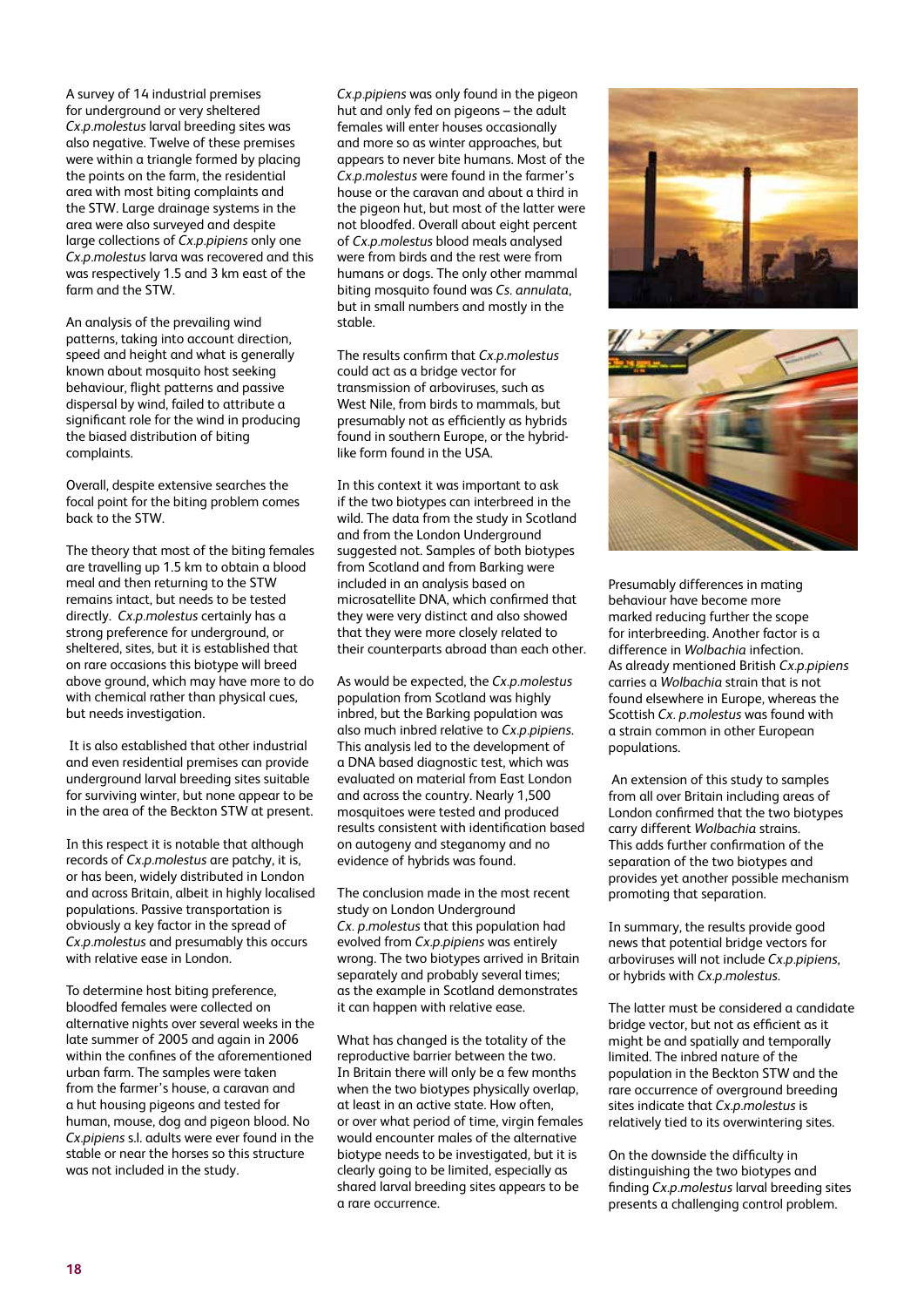## **7.0** Mosquito control



#### **1. Control of British mosquitoes**

The Chartered Institute of Environmental Health has produced a comprehensive set of guidance notes entitled *Guidance notes on the management of UK mosquito vectors of disease* (CIEH, 2006).

Many other sources can be found for advice in different contexts such as self defence for individuals or households, or strategies against a specific disease. The guidelines produced by Centers for Disease Control and Prevention (CDC) for West Nile virus control in the USA shortly after the outbreak are an example that reflect recent experience and many recommendations and established practice in other temperate regions for mosquito control (MMWR, 2000).

There is little to be gained from attempting to summarise either here and only a few points are noted. Baseline surveillance data and continued monitoring of mosquito populations are required to establish the need, impact and continued success of mosquito control. This includes accurate identification of species, identification of larval breeding sites and monitoring adults for arboviruses, where it must be noted that trapping has to be effective.Source reduction "remains the most effective and economical method of providing longterm mosquito control in many mosquito habitats". This can be achieved via raising public awareness and public management programmes. Larviciding chemicals labeled for mosquito larviciding in the USA include temephos (Abate), *Bacillus thuringiensis* (Bti), *Bacillus sphaericus*, methoprene and diflubenzuron (Dimilin). Several oils, expanded polystyrene beads and predacious fish (*Gambusia*) are also noted. In France temephos and Bti are used for larviciding. This can offer the greatest impact on the mosquito population, but the consequences of overlooking a single breeding site can be dramatic. Adulticiding employs Ultra Low Volume (ULV) spraying from lorrys or aircraft, thermal fogging, or spraying of residual insecticides on surfaces where mosquitoes are likely to rest. Adulticides labeled for use in the USA include OPs such as malathion, naled and natural pyrethrins and synthetic pyrethroids (permethrin, resmethrin and sumithrin).

For ULV and fogging timing is essential, since they will only kill flying mosquitoes during a short period after application. Repeated applications are needed, in the order of applications 3-4 days apart Aerial spraying achieves maximum coverage, but is only cost effective if used across a very wide area and is limited day-time use. Ground based (from lorrys) will be more cost effective. CDC specifically point out that adulticiding is usually the least efficient mosquito control technique.

Clement Ramsdale and Keith Snow (1995) provide a detailed account of past and current mosquito control operations in Britain and a comprehensive review of the behaviour and habitats of the major man biting species. Little has changed since this was published and descriptions of specific control methods and recommendations for their use are in line with measures being taken in other countries in Europe and the USA. A summary here will not provide a useful substitute for reading this book, but again a few points will be highlighted. In 1985 the authors sent out a short questionnaire to local authorities across the country requesting information on reports of mosquito biting and control efforts. Positive responses were obtained from 81, about half of these included complaints from within the last year and almost all were within the Southern half of England. More than half had undertaken some control in the past and 22 were still engaged in some sort of control at the time.

Fairly detailed accounts of many of the control programmes implemented in the past and including those still ongoing are given. It is notable that almost exclusively the measures taken were source reduction and larviciding.

In more recent years the only larvicide used has been Bti. Many British mosquitoes pass through only a single generation in a year and thus larviciding over a short period only once, or twice, per year is a very cost effective strategy. One example is described where, because of environmental concerns, implementation of larviciding was to be restricted to occasions when larval numbers exceeded an agreed threshold. This arrangement is no longer in practice, but the idea may merit some consideration for locations deemed to be at risk.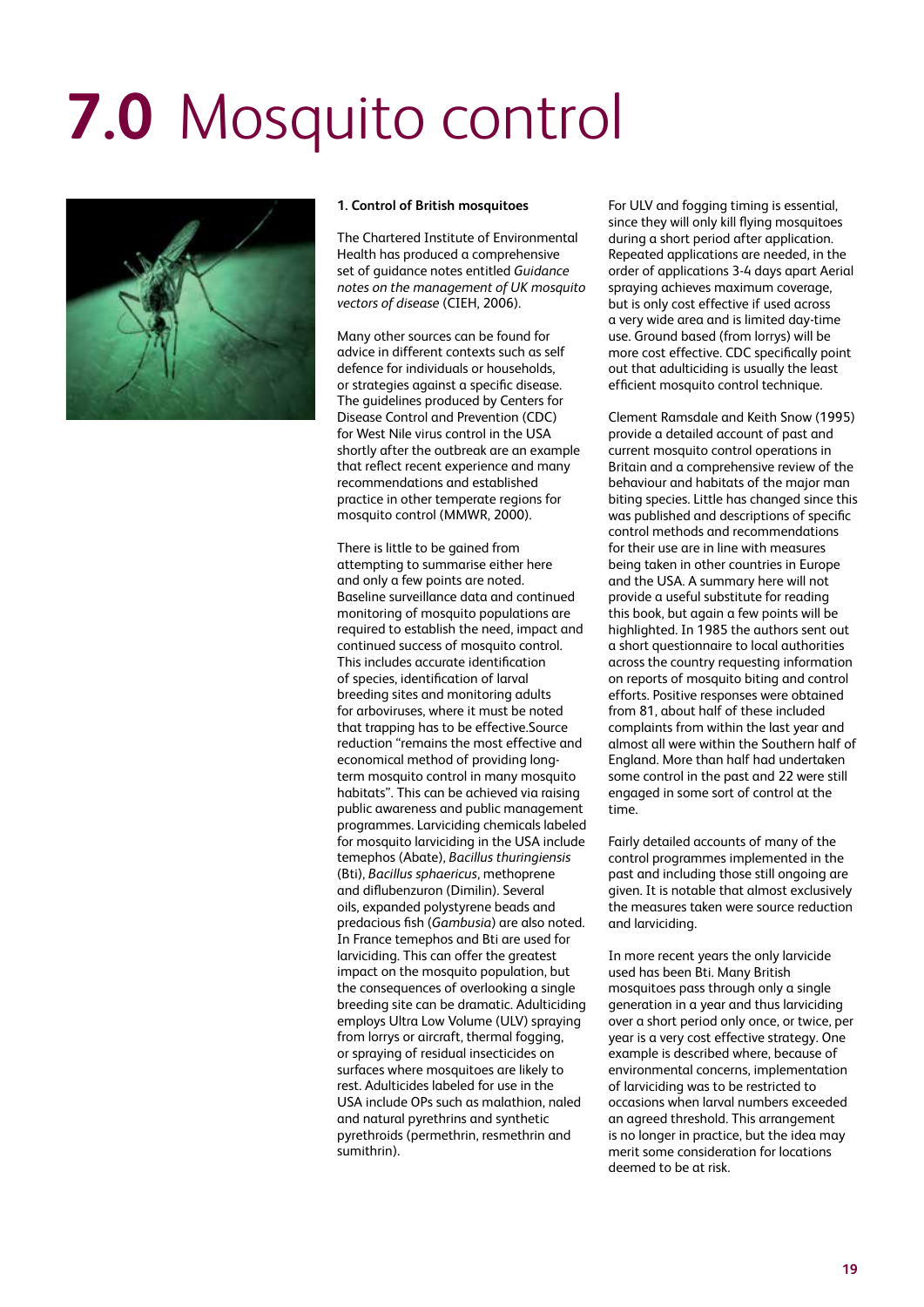A number of biting outbreaks were the direct result of human activity. For example the building of a new golf course, subsequently required a sustained control programme, whereas problems on a new housing estate were permanently resolved and was therefore a one-off. A number of species will enter houses to rest and/or to bite, in some cases at a level that may merit the use of mosquito coils or a thermal vaporizer, but with the possible exception of *Cx.p.molestus* control of British mosquitoes is best achieved out of doors.

Ideally this should involve source reduction and larviciding, but in an emergency situation fogging probably in the evening and night may offer some control, depending on the prevailing weather conditions. Mosquitoes normally active in the day will be disturbed into flight by the fogging if used in the vicinity of their resting sites. There are several manufacturers of cold fogging equipment suitable for using on a vehicle and used to dispense an aqueous formulation of a pyrethroid such as the Aqua Reslin type supplied by Aventis. The main suppliers in the USA are Clarke and Dynafog, whereas in Germany SwingTec produce the Mobilstar unit. They all have a large petrol engine and heavy duty blower so are quite expensive. For going into narrow alley ways, there is a knapsack version of the Swingtec equipment while in USA there are some small hand carried units (G. Matthews pers. com). Spraying a residual insecticide in the vicinity of bird roosts in urban areas may have a greater impact on bird biting mosquitoes like *Cx.p.pipiens*.

The evolution of resistance to insecticides is common in mosquitoes. It can reach levels that have serious consequences for control, but its occurrence is not inevitable, its onset and build-up can be delayed and in some instances the consequences may be moderate or negligible. No fully comprehensive search for insecticide resistance has been made on British mosquitoes and with little ongoing mosquito control it might appear unlikely. However, two examples have been illustrated above.

#### **2. Alternative control strategies**

Conventional control strategies based primarily on source reduction and the use of insecticides suffer from many disadvantages, not least of which is the environmental impact, the expense and the difficulty of achieving and maintaining adequate coverage, especially when targeting widespread low density populations or populations in inaccessible places.

A number of now well established alternatives can be used to substitute part or all of a mosquito control programme. They are alternative in the sense that they may replace insecticide, but they are fully compatible with integration into a control strategy employing a range of methods. The following are prominent examples.

- Oviposition traps provide an artificial larval breeding site to attract females to lay their eggs. After the eggs hatch the water is drained leaving the larvae stranded and dying. An automated device has been developed that has proved effective against *Aedes* species
- Expanded polystyrene balls are used to form a layer over larval breeding sites preventing adults emerging from pupae or females laying their eggs. This is a longer lasting and more flexible alternative to the use of oil and is currently being tried out at Beckton STW
- The sterile insect technique employs the mass release of sterile males to inundate a wild population as much as ten to one. Females only mate once in their lifetime, so if it is with a sterile male, she will not produce viable offspring. This has been a very successful strategy for many agricultural pests and is currently being used against *Ae. albopictus* in Italy and planned for use on the island of La Reunion. It would be ideal for underground populations of *Cx.p.molestus*

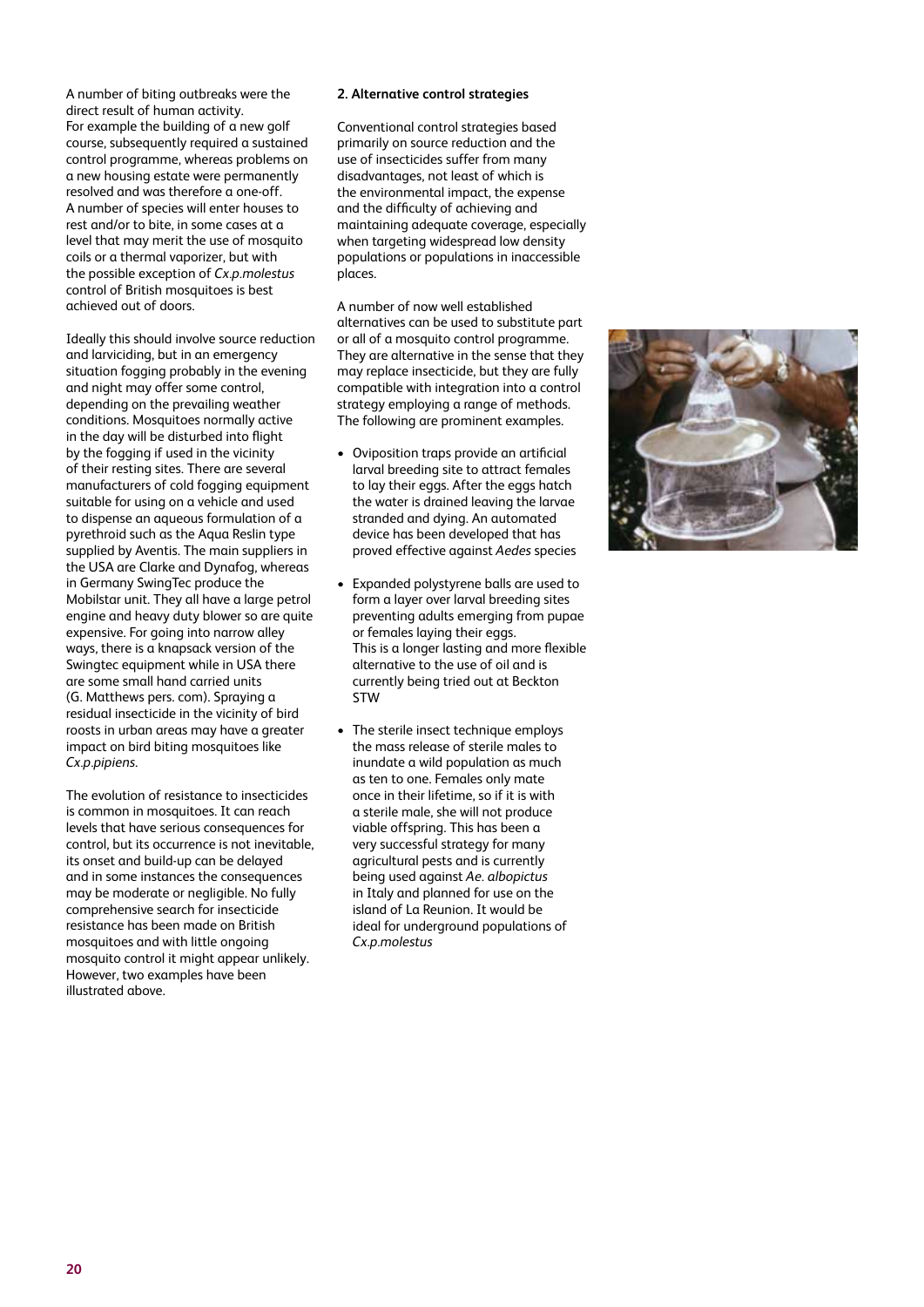### **8.0** References

Baixench,M.T., Suzzoni-Blatger,J., Magnaval,J.F., Lareng,M.B., & Larrouy,G. (1998) [Two cases of inexplicable autochthonous malaria in Toulouse, France]. Med Trop.(*Mars*.). **58**, 62-64.

Bezzhonova,O.V. & Goryacheva,I.I. (2008) Intragenomic heterogeneity of rDNA internal transcribed spacer 2 in *Anopheles messeae* (Diptera: Culicidae). *J Med Entomol*. **45**, 337-341.

Blitvich,B.J. (2008) Transmission dynamics and changing epidemiology of West Nile virus. *Anim Health Res.Rev*. **9**, 71-86.

Bourguet,D., Guillemaud,T., Chevillon,C., & Raymond,M. (2004) Fitness costs of insecticide resistance in natural breeding sites of the mosquito *Culex pipiens. Evolution Int.J.Org.Evolution* **58**, 128-135.

Buckley,A., Dawson,A., & Gould,E.A. (2006) Detection of seroconversion to West Nile virus, Usutu virus and Sindbis virus in UK sentinel chickens. *Virol.J*. **3:71**., 71.

Buckley,A., Dawson,A., Moss,S.R., Hinsley,S.A., Bellamy,P.E., & Gould,E.A. (2003) Serological evidence of West Nile virus, Usutu virus and Sindbis virus infection of birds in the UK. J.Gen.Virol. 84, 2807-2817.

Byrne,K. & Nichols,R.A. (1999) *Culex pipiens* in London Underground tunnels: differentiation between surface and subterranean populations. *Heredity* **82 ( Pt 1)**, 7-15.

CDC (2007) Mosquito Species producing WNV positives. In: Centers for Disease Control and Prvention, Division of Vector-Borne Infectious Diseases.

Chapman,H.F., Hughes,J.M., Ritchie,S.A., & Kay,B.H. (2003) Population structure and dispersal of the freshwater mosquitoes *Culex annulirostris* and *Culex palpalis* (Diptera: Culicidae) in Papua New Guinea and northern Australia. *J.Med Entomol*. **40**, 165-169.

Charrel,R.N., de Lamballerie,X., & Raoult,D. (2007) Chikungunya outbreaks--the globalization of vectorborne diseases. *N.Engl.J.Med*. **356**, 769-771.

Chevillon,C., Eritja,R., Pasteur,N., & Raymond,M. (1995) Commensalism, adaptation and gene flow: mosquitoes of the *Culex pipiens* complex in different habitats. *Genet.Res*. **66**, 147-157.

Chevillon,C., Rivet,Y., Raymond,M., Rousset,F., SMOUSE,P.E., & Pasteur,N. (1998) Migration/selection balance and ecotypic differentiation in the mosquito *Culex pipiens*. *Molecular Ecology* **7**, 197-208.

CIEH (2006) Guidance notes on the management of UK mosquito vectors of disease. In: pp. 1-27. Chartered Institute of Environmental Health, London, UK.

Cimerman,S., Barata,L.C., Pignatari,A.C., Di Santi,S.M., Branquinho,M.S., Tubaki,R.M., Kirschgatter,K., & Burattini,M.N. (1997) Malaria transmission associated with airplane travel. *Braz.J.Infect.Dis*. **1**, 135-137.

Colwell,R., Epstein,P., Gubler,D., Hall,M., Reiter,P., Shukla,J., Sprigg,W., Takafuji,E., & Trtanj,J. (1998) Global climate change and infectious diseases. *Emerg.Infect.Dis*. **4**, 451-452.

Cornel,A.J., McAbee,R.D., Rasgon,J., Stanich,M.A., Scott,T.W., & Coetzee,M. (2003) Differences in extent of genetic introgression between sympatric *Culex pipiens* and *Culex quinquefasciatus* (Diptera: Culicidae) in California and South Africa. *J.Med Entomol* **40**, 36-51.

Crook,P.D., Crowcroft,N.S., & Brown,D.W. (2002) West Nile virus and the threat to the UK. *Commun.Dis.Public Health* **5**, 138-143.

Curtis,C.F. & White,G.B. (1984) Plasmodium falciparum transmission in England: entomological and epidemiological data relative to cases in 1983. *J.Trop.Med.Hyg*. **87**, 101-114.

Dauphin,G., Zientara,S., Zeller,H., & Murgue,B. (2004) West Nile: worldwide current situation in animals and humans. *Comp Immunol.Microbiol.Infect.Dis*. **27**, 343-355.

de Lamballerie,X., Leroy,E., Charrel,R.N., Ttsetsarkin,K., Higgs,S., & Gould,E.A. (2008) Chikungunya virus adapts to tiger mosquito via evolutionary convergence: a sign of things to come? *Virol.J*. **5:33**., 33.

DeGroote,J.P., Sugumaran,R., Brend,S.M., Tucker,B.J., & Bartholomay,L.C. (2008) Landscape, demographic, entomological, and climatic associations with human disease incidence of West Nile virus in the state of Iowa, USA. *Int.J.Health Geogr*. **7:19**., 19.

Dobson,M.J. (1994) Malaria in England: a geographical and historical perspective. *Parassitologia*. **36**, 35-60.

Duron,O., Lagnel,J., Raymond,M., Bourtzis,K., Fort,P., & Weill,M. (2005) Transposable element polymorphism of *Wolbachia* in the mosquito *Culex pipiens*: evidence of genetic diversity, superinfection and recombination. *Mol Ecol* **14**, 1561-1573. Fonseca,D.M., Keyghobadi,N., Malcolm,C.A., Mehmet,C., Schaffner,F., Mogi,M., Fleischer,R.C., & Wilkerson,R.C. (2004) Emerging vectors in the *Culex pipiens* complex. *Science* **303**, 1535-1538.

Gad,A.M., Abdel,K.M., Farid,H.A., & Hassan,A.N. (1995) Absence of mating barriers between autogenous and anautogenous *Culex pipiens* L. in Egypt. *J.Egypt.Soc.Parasitol*. **25**, 63-71.

Giacomini,T. (1998) [Malaria in airports and their neighborhoods]. *Rev.Prat*. **48**, 264-267.

Gomez,A., Kilpatrick,A.M., Kramer,L.D., Dupuis,A.P., Maffei,J.G., Goetz,S.J., Marra,P.P., Daszak,P., & Aguirre,A.A. (2008) Land use and west nile virus seroprevalence in wild mammals. *Emerg.Infect. Dis*. **14**, 962-965.

Gould,E.A., Higgs,S., Buckley,A., & Gritsun,T.S. (2006) Potential arbovirus emergence and implications for the United Kingdom. *Emerg.Infect.Dis*. **12**, 549-555.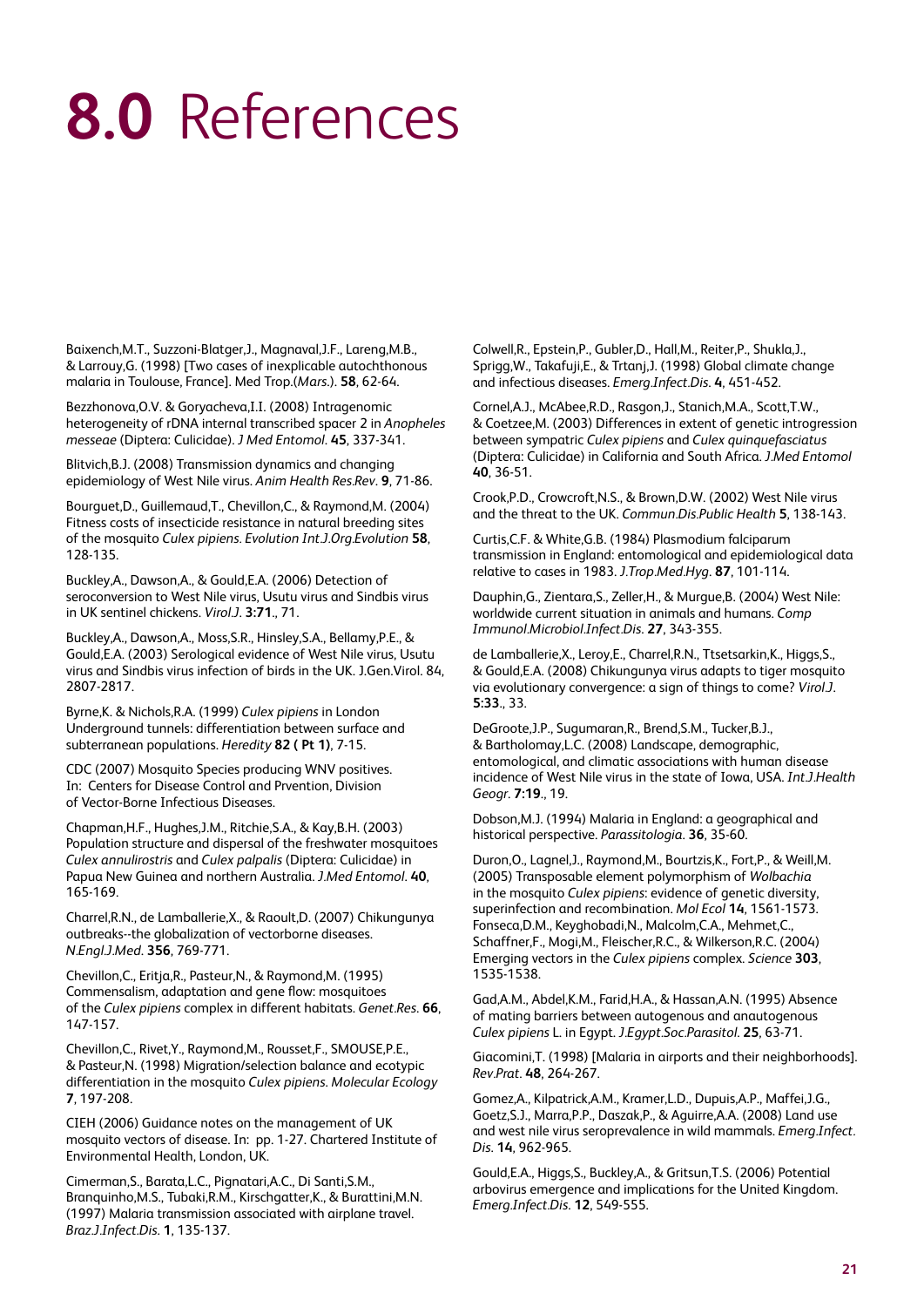Gratz,N.G. (1999) Emerging and resurging vector-borne diseases. *Annu.Rev.Entomol*. **44:51-75**., 51-75.

Gratz,N.G. (2004a) Critical review of the vector status of *Aedes albopictus*. *Med Vet Entomol*. **18**, 215-227.

Gratz N.G. (2004b) The vector-borne human infections of Europe, their distribution and burden on public health. WHO, Copenhagen.

Gratz,N.G., Steffen,R., & Cocksedge,W. (2000) Why aircraft disinsection? *Bull.World Health Organ*. **78**, 995-1004.

Gubler,D.J. (2002) The global emergence/resurgence of arboviral diseases as public health problems. *Arch.Med.Res*. **33**, 330-342.

Guillet,P., Germain,M.C., Giacomini,T., Chandre,F., Akogbeto, M., Faye,O., Kone,A., Manga,L., & Mouchet,J. (1998) Origin and prevention of airport malaria in France. *Trop.Med Int.Health*. **3**, 700-705.

Harbach,R.E., Dahl,C., & White,G.B. (1985) Culex (Culex) pipiens Linnaeus (Diptera: Culicidae): concepts, type designations and description. *Proc.Entomol.Soc.Wash*. **87**, 1-24.

Hayes,E.B., Komar,N., Nasci,R.S., Montgomery,S.P., O'Leary,D.R., & Campbell,G.L. (2005) Epidemiology and transmission dynamics of West Nile virus disease. *Emerg.Infect.Dis.* **11**, 1167-1173.

Higgs,S., Snow,K., & Gould,E.A. (2004) The potential for West Nile virus to establish outside of its natural range: a consideration of potential mosquito vectors in the United Kingdom. *Trans.R.Soc. Trop.Med Hyg*. **98**, 82-87.

Hubalek,Z. (2000) European experience with the West Nile virus ecology and epidemiology: could it be relevant for the New World? *Viral Immunol*. **13**, 415-426.

Hubalek,Z. (2004) An annotated checklist of pathogenic microorganisms associated with migratory birds. *J.Wildl.Dis*. **40**, 639-659.

Hubalek Z. & Halouzka J. (1999) West Nile Fever - a reemerging mosquito-borne viral disease in Europe. In: pp. 643-650.

Hutchinson,R.A. & Lindsay,S.W. (2006) Malaria and deaths in the English marshes. *Lancet*. **367**, 1947-1951.

IAH (2007) Probable occasion when bluetongue virus-infected midges were blown to the UK. In: Insitute for Animal Health, Pirbright, UK.

Isaacson,M. & Frean,J.A. (2001) African malaria vectors in European aircraft. Lancet. 357, 235.

Ismay J.W. & Schulten B. (2003) *Report on the survey for mosquitoes in the area surrounding Mogden STW in July 2003*. Greenhunter Ltd., London.

Ismay J.W. & Schulten B. (2004a) *Report on the survey for mosquito winter breeding sites in the area surrounding Mogden STW in February 2004*. Greenhunter Ltd, London.

Ismay J.W. & Schulten B. (2004b) *Report on the survey for mosquitoes in road drains in the area surrounding Mogden STW in August 2004*. Greenhunter Ltd, London.

Jafari,S., Durand,R., Lusina,D., & Le,B.J. (2002) Molecular characterisation of airport malaria: four cases in France during summer 1999. *Parasite*. **9**, 187-191.

Johansen,C.A., Farrow,R.A., Morrisen,A., Foley,P., Bellis,G., Van Den Hurk,A.F., Montgomery,B., Mackenzie,J.S., & Ritchie,S.A. (2003) Collection of wind-borne haematophagous insects in the Torres Strait, Australia. *Med Vet Entomol*. **17**, 102-109.

Karch,S., Dellile,M.F., Guillet,P., & Mouchet,J. (2001) African malaria vectors in European aircraft. *Lancet*. **357**, 235.

Kuhn,K.G., Campbell-Lendrum,D.H., Armstrong,B., & Davies, C.R. (2003) Malaria in Britain: past, present, and future. *Proc.Natl. Acad.Sci.U.S.A*. **100**, 9997-10001.

Labbe,P., Berticat,C., Berthomieu,A., Unal,S., Bernard,C., Weill,M., & Lenormand,T. (2007) Forty years of erratic insecticide resistance evolution in the mosquito *Culex pipiens*. *PLoS.Genet*. **3**, 2190-2199.

Labbe P., Lenormand T., & Raymond M. (2005) On the worldwide spread of an insecticide resistance gene: a role for local selection. In: pp. 1471-1484.

Lindsay S.W. & Joyce A. (2008) Climate Change and the Disappearance of Malaria from England. In: pp. 184-187.

Lounibos,L.P. (2002) Invasions by insect vectors of human disease. *Annu.Rev.Entomol*. **47:233-66**., 233-266.

Lundstrom,J.O. (1999) Mosquito-borne viruses in western Europe: a review. *J.Vector.Ecol*. **24**, 1-39.

Lusina,D., Legros,F., Esteve,V., Klerlein,M., & Giacomini,T. (2000) Airport malaria : four new cases in suburban Paris during summer 1999. *Euro.Surveill*. **5**, 76-80.

Magnin,M., Pasteur,N., & Raymond,M. (1987) Multiple incompatibilities within populations of *Culex pipiens* L. in southern France. *Genetica* **74**, 125-130.

Marshall J.F. (1944) *The morphology and biology of Culex molestus: observational notes for investigators*. Hayling Island, Hampshire.

Marshall,J.F. & Staley,J. (1937) Some notes regarding the morphological and biological differentiation of *Culex pipiens* Linnaes and *Culex molestus* Forskal (Diptera, Culicidae). *Proc.Royal Entomol.Soc.Lond.Series A* **12**, 16-26.

Marty,P., Delaunay,P., Ribiere,C., Terrisse,V., Bernard,E., Le,F.Y., & Dellamonica,P. (2001) [Domestic malaria in Nice (France) probably transmitted via the airport]. *Presse Med*. **30**, 488.

Medlock,J.M., Avenell,D., Barrass,I., & Leach,S. (2006) Analysis of the potential for survival and seasonal activity of *Aedes albopictus* (Diptera: Culicidae) in the United Kingdom. *J.Vector.Ecol*. **31**, 292-304.

Medlock,J.M., Snow,K.R., & Leach,S. (2005) Potential transmission of West Nile virus in the British Isles: an ecological review of candidate mosquito bridge vectors. *Med Vet Entomol*. **19**, 2-21.

Medlock,J.M., Snow,K.R., & Leach,S. (2007) Possible ecology and epidemiology of medically important mosquito-borne arboviruses in Great Britain. *Epidemiol.Infect*. **135**, 466-482.

MMWR (2000) Guidelines for Surveillance, Prevention, and Control of West Nile Virus Infection -- United States. In: pp. 25-28. Morbidity and Mortality Weekly Report, Centers for Disease Control and Prevention.

Mouchet,J. (2000) Airport malaria : a rare disease still poorly understood. *Euro.Surveill*. **5**, 75-76.

Nicolescu,G., Linton,Y.M., Vladimirescu,A., Howard,T.M., & Harbach,R.E. (2004) Mosquitoes of the *Anopheles maculipennis* group (Diptera: Culicidae) in Romania, with the discovery and formal recognition of a new species based on molecular and morphological evidence. *Bull.Entomol.Res*. **94**, 525-535.

Nikolaeva,N. (1996) The review of studies in vector ecology in Russia. Bull.Inst.Marit.*Trop Med Gdynia*. **47**, 73-83.

Nudelman,S., Galun,R., Kitron,U., & Spielman,A. (1988) Physiological characteristics of *Culex pipiens* populations in the Middle East. *Med Vet Entomol* **2**, 161-169.

Pasteur,N., Rioux,J.A., Guilvard,E., & Pech-Perieres,J. (1977) [A new report of naturally anautogenous and stenogamic populations of *Culex pipiens pipiens* L. in the south of France (author's transl)]. *Ann.Parasitol.Hum.Comp* **52**, 205-210.

Pradier,S., Leblond,A., & Durand,B. (2008) Land cover, landscape structure, and West Nile virus circulation in southern France. *Vector.Borne.Zoonotic.Dis*. **8**, 253-263.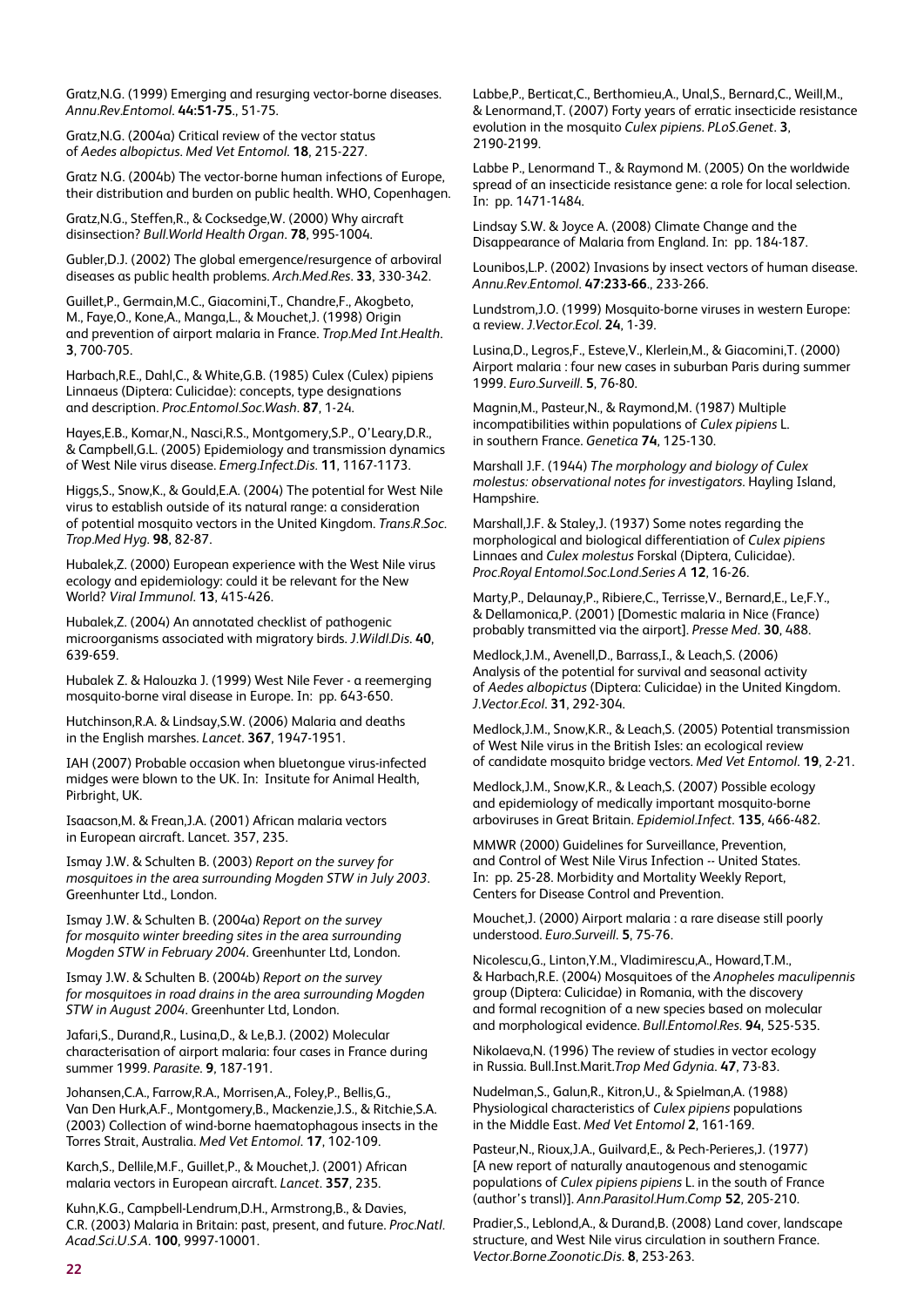Praetorius,F., Altrock,G., Blees,N., Schuh,N., & Faulde,M. (1999) [Imported *Anopheles*: in the luggage or from the airplane? A case of severe autochthonous malaria tropica near an airport]. *Dtsch.Med Wochenschr*. **124**, 998-1002.

Queyriaux,B., Armengaud,A., Jeannin,C., Couturier,E., & Peloux-Petiot,F. (2008) Chikungunya in Europe. *Lancet* **371**, 723-724.

Rabinowitz,I., Nasser,E., Nassar,F., & Varkel,J. (2004) Airport malaria infection in a passenger returning from Germany. *Isr.Med Assoc.J*. **6**, 178-179.

Ramsdale,C.D. & Snow,K. (2000) The tiger mosquito - potential settler or already here? *Environmental Health Journal* **108**, 358-360.

Ramsdale C.D. & Snow K.R. (1995) *Mosquito control in Britain*. University of East London, London.

Reiter,P. (2000) From Shakespeare to Defoe: malaria in England in the Little Ice Age. *Emerg.Infect.Dis*. **6**, 1-11.

Rezza,G., Nicoletti,L., Angelini,R., Romi,R., Finarelli,A.C., Panning,M., Cordioli,P., Fortuna,C., Boros,S., Magurano,F., Silvi,G., Angelini,P., Dottori,M., Ciufolini,M.G., Majori,G.C., & Cassone,A. (2007) Infection with chikungunya virus in Italy: an outbreak in a temperate region. *Lancet*. **370**, 1840-1846.

Ritchie,S.A. & Rochester,W. (2001) Wind-blown mosquitoes and introduction of Japanese encephalitis into Australia. *Emerg.Infect.Dis*. **7**, 900-903.

Roubaud,E. (1933) Essai synthetique sur la vie du moustique commun (*Culex pipiens*). *Annals des Sciences Naturelles (Zoologie)* **16**, 5-168.

Schafer,M.L. & Lundstrom,J.O. (2001) Comparison of mosquito (Diptera: culicidae) fauna characteristics of forested wetlands in sweden. *Ann.Entomol.Soc.Am*. **94**, 576-582.

Service,M.W. (1997) Mosquito (Diptera: Culicidae) dispersal--the long and short of it. *J.Med.Entomol*. **34**, 579-588.

Shute,P.G. (1951) *Culex molestus*. *Transactions of the Royal Entomological Society of London* **102**, 380-382.

Soper F.L. & Wilson D.B. (1943) *Anopheles gambiae in Brazil: 1930 to 1940.* Rockefeller Foundation, New York.

Tatem,A.J., Hay,S.I., & Rogers,D.J. (2006a) Global traffic and disease vector dispersal. *Proc.Natl.Acad.Sci.U.S.A*. **103**, 6242-6247.

Tatem,A.J., Rogers,D.J., & Hay,S.I. (2006b) Estimating the malaria risk of African mosquito movement by air travel. *Malar.J*. **5:57**., 57.

Thang,H.D., Elsas,R.M., & Veenstra,J. (2002) Airport malaria: report of a case and a brief review of the literature. *Neth.J.Med*. **60**, 441-443.

Tsetsarkin,K.A., Vanlandingham,D.L., McGee,C.E., & Higgs,S. (2007) A single mutation in chikungunya virus affects vector specificity and epidemic potential. *PLoS.Pathog*. **3**, e201.

Van den,E.J., Lynen,L., Elsen,P., Colebunders,R., Demey,H., Depraetere,K., De,S.K., Peetermans,W.E., Pereira de,A.P., & Vogelaers,D. (1998) A cluster of airport malaria in Belgium in 1995. *Acta Clin.Belg*. **53**, 259-263.

Vinogradova E.B. (2000) *Culex pipiens pipiens mosquitoes: taxonomy, distribution, ecology, physiology, genetics, applied importance and control*. Pensoft, Sofia.

Warhurst,D.C., Curtis,C.F., & White,G.B. (1984) A commuter mosquito's second bite? *Lancet* **1**, 1303.

Whitfield,D., Curtis,C.F., White,G.B., Targett,G.A., Warhurst,D.C., & Bradley,D.J. (1984) Two cases of falciparum malaria acquired in Britain. *Br.Med.J.(Clin.Res.Ed)* **289**, 1607-1609.